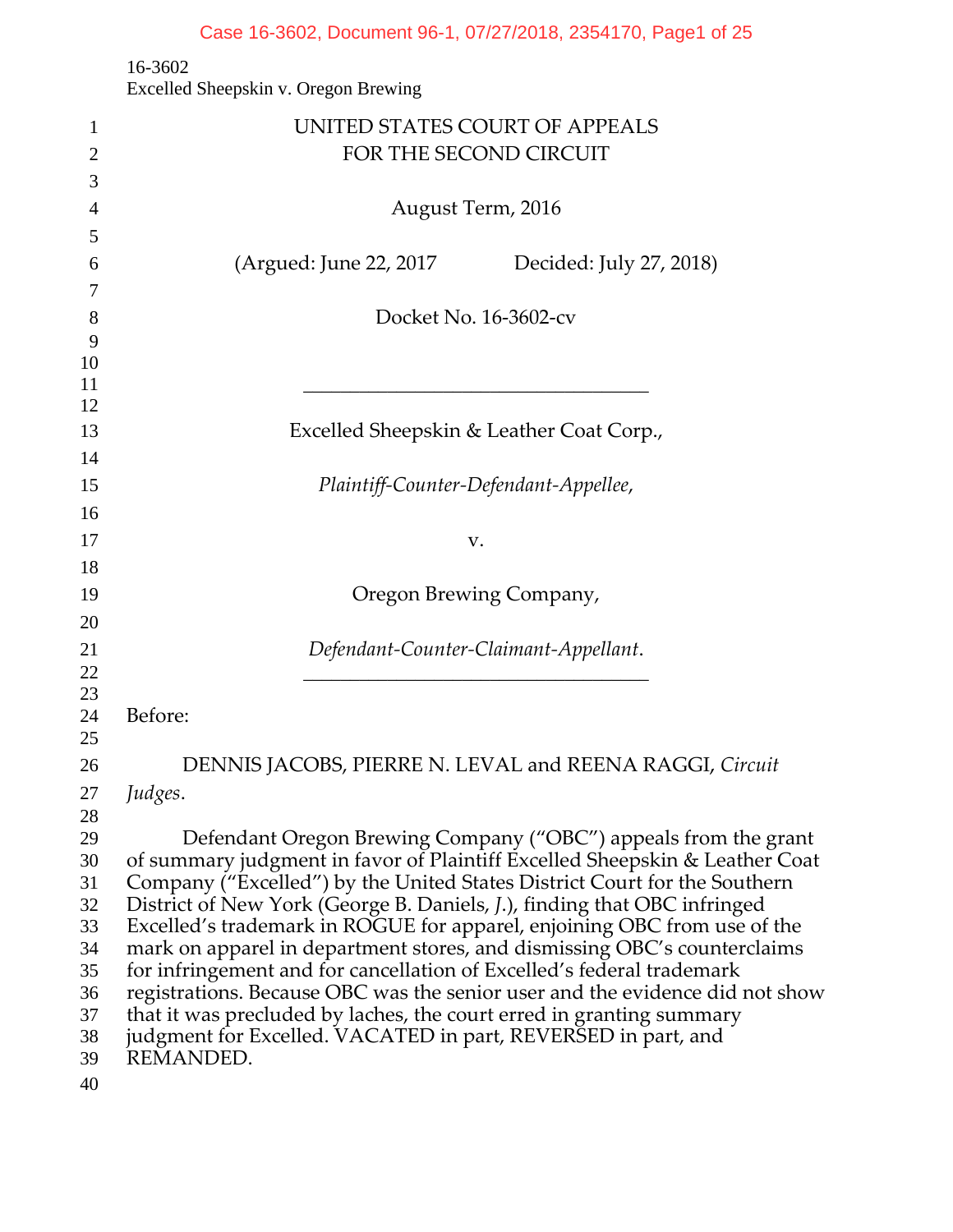16-3602 Excelled Sheepskin v. Oregon Brewing

|    |                       | MICHAEL A. GROW, Arent Fox LLP,                                       |
|----|-----------------------|-----------------------------------------------------------------------|
|    |                       | Washington, DC & BERNICE K. LEBER,                                    |
|    |                       | Arent Fox LLP, New York, NY, for                                      |
| 4  |                       | Plaintiff-Counter-Defendant-Appellee.                                 |
|    |                       |                                                                       |
| 6  |                       | JOHN J. DABNEY, McDermott Will &                                      |
|    |                       | Emery LLP, Washington, DC, for                                        |
| 8  |                       | Defendant-Counter-Claimant-Appellant.                                 |
| 9  |                       |                                                                       |
| 10 | LEVAL, Circuit Judge: |                                                                       |
|    |                       |                                                                       |
| 11 |                       | In a trademark dispute over use of the brand-name ROCI IF on t-shirts |

In a trademark dispute over use of the brand‐name ROGUE on t‐shirts, sweatshirts, hats and similar apparel, Defendant Oregon Brewing Company ("OBC") appeals from the grant of summary judgment in the United States District Court for the Southern District of New York (George B. Daniels, *J*.) in favor of Plaintiff Excelled Sheepskin & Leather Coat Corporation ("Excelled"). OBC is a commercial brewery, which sells beer under the brand name ROGUE nationwide. Since 1989, OBC has also used the ROGUE brand 18 on clothing, such as t-shirts, sweatshirts, hats, and similar apparel. Excelled is an apparel company. In 2000, it began to use ROGUE as a brand on leather coats and jackets. In 2009, Excelled began to use ROGUE, in department stores and stores that sell only clothing ("clothing‐only stores"), on the same categories of apparel that OBC had long marketed under ROGUE.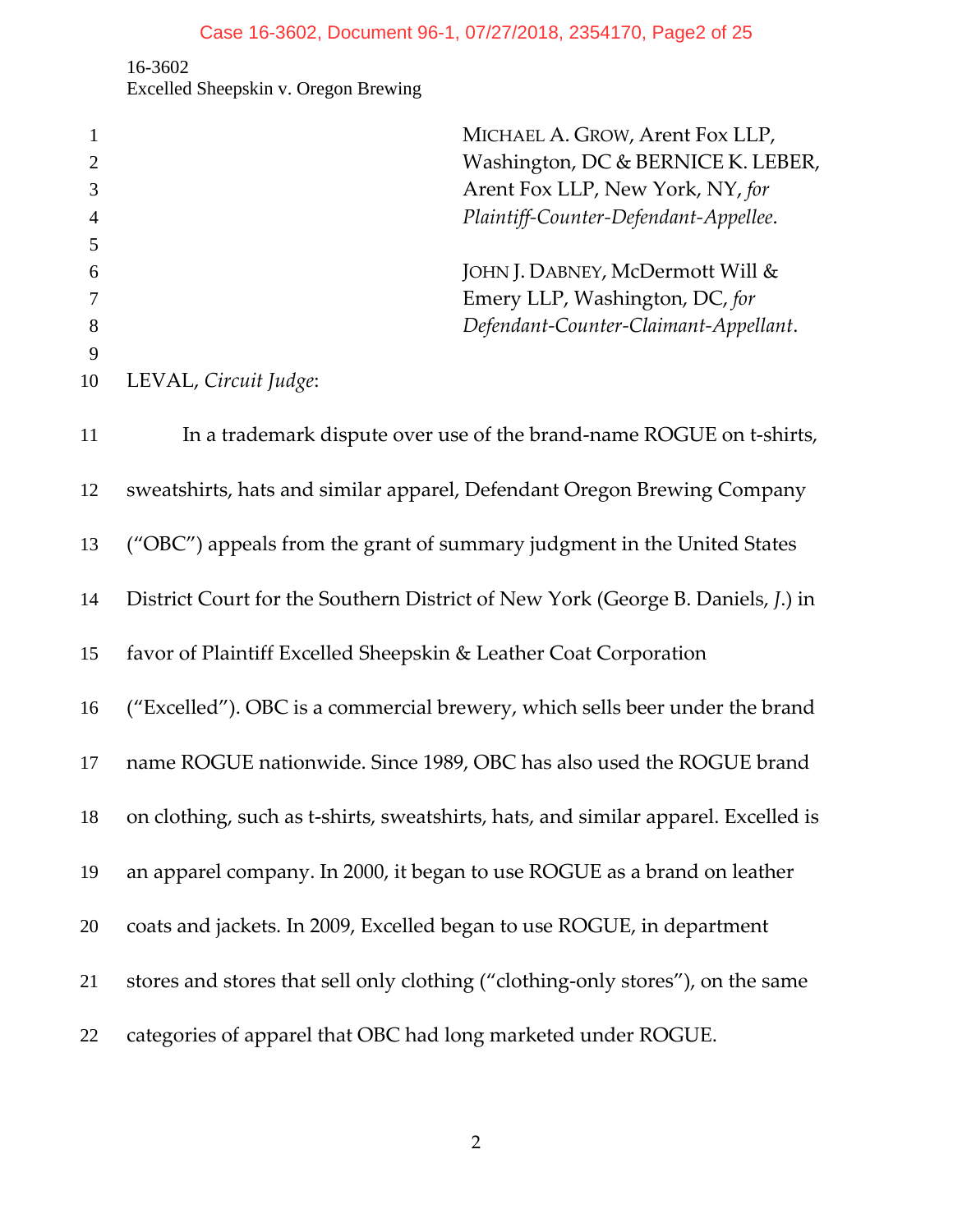Excelled Sheepskin v. Oregon Brewing

| $\mathbf{1}$   | Excelled sued OBC in 2012 alleging inter alia trademark infringement              |
|----------------|-----------------------------------------------------------------------------------|
| $\overline{2}$ | based on OBC's sale of ROGUE-branded apparel in department and clothing-          |
| 3              | only stores beginning in 2011. OBC counterclaimed in 2012 alleging inter alia     |
| $\overline{4}$ | trademark infringement by Excelled, based on Excelled's sales of ROGUE-           |
| 5              | branded t-shirts, sweatshirts, and hats beginning in 2009. OBC also sought        |
| 6              | cancellation of four of Excelled's federal trademark registrations on the theory  |
| 7              | of fraud on the trademark office.                                                 |
| $8\,$          | The district court granted Excelled's motion for summary judgment on              |
| 9              | trademark infringement against OBC, and also granted Excelled's motion for        |
| 10             | summary judgment dismissing OBC's counterclaims. The district court relied        |
| 11             | primarily on the fact that, notwithstanding OBC's priority in the use of the      |
| 12             | mark on the types of apparel in question, Excelled was the first to use the       |
| 13             | mark on such goods in department stores and clothing-only stores, which the       |
| 14             | district court concluded gave Excelled priority in those categories of stores. In |
| 15             | addition, the court concluded that Excelled's prior registration of its ROGUE     |
| 16             | mark in the Trademark Office established its priority notwithstanding OBC's       |
| 17             | prior use, and that OBC had forfeited its claims through laches by delay in       |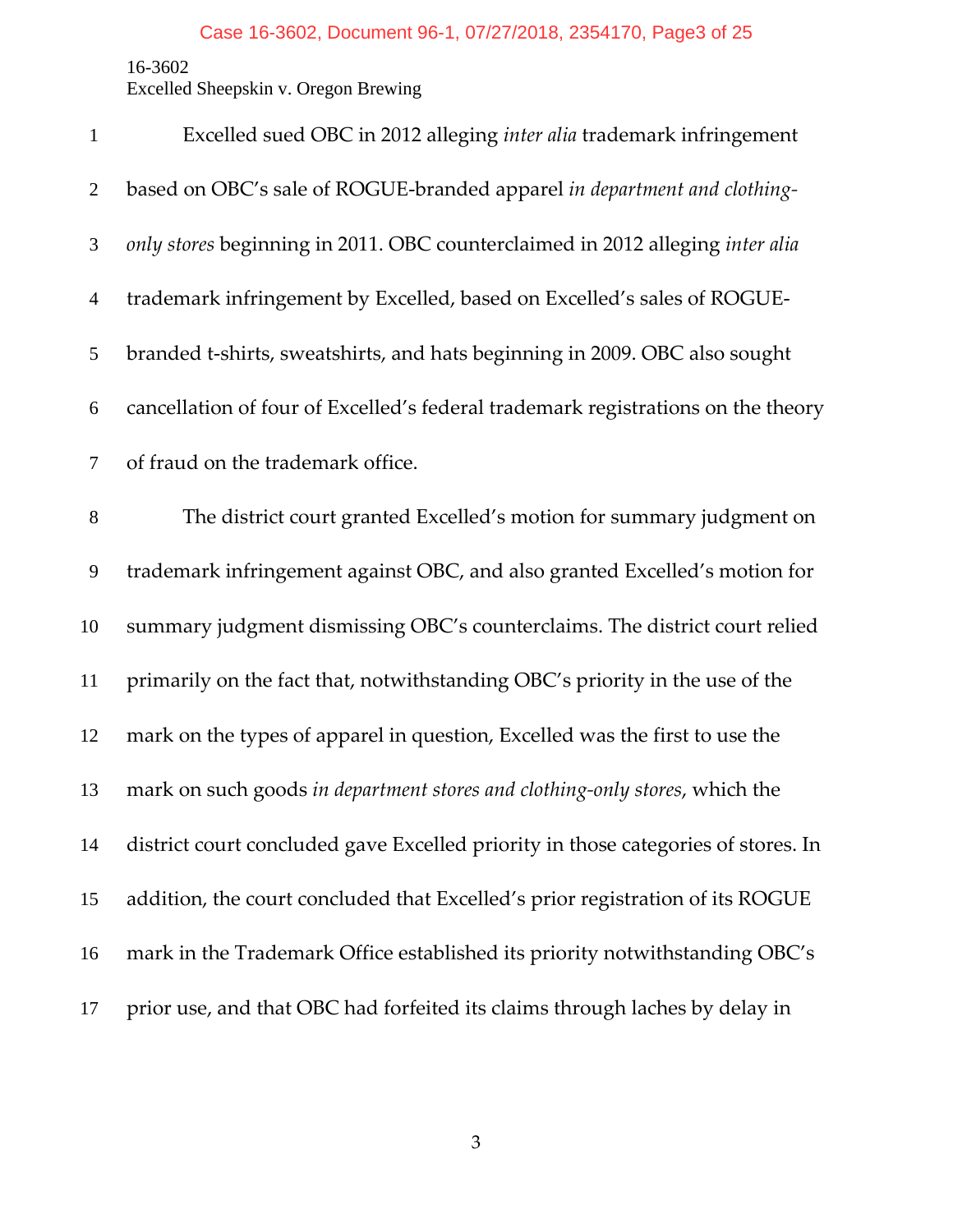# Case 16-3602, Document 96-1, 07/27/2018, 2354170, Page4 of 25

16-3602

Excelled Sheepskin v. Oregon Brewing

| $\mathbf{1}$   | suing. We find that the district court erred in its reasoning. We accordingly   |
|----------------|---------------------------------------------------------------------------------|
| $\overline{2}$ | vacate in part, reverse in part, and remand.                                    |
| 3              |                                                                                 |
| $\overline{4}$ | <b>BACKGROUND</b>                                                               |
| 5              | I.<br><b>Facts</b>                                                              |
| 6              | The following facts are undisputed.                                             |
| 7              | OBC is a commercial brewery founded in 1988. Its principal                      |
| 8              | merchandise is beer, which it sells under the mark "ROGUE." Since               |
| 9              | approximately 1989, it has also sold ROGUE-branded clothing and other           |
| 10             | merchandise, including t-shirts, hats, sweatshirts, and aprons, throughout the  |
| 11             | United States, including in its pubs, brewery, bed and breakfasts, and hop      |
| 12             | farm. Since the mid-1990s, OBC has sold ROGUE clothing at beer festivals        |
| 13             | across the country and via mail order nationwide. In 1995, OBC began            |
| 14             | distributing its ROGUE clothing through third-party retailers Fred Meyer and    |
| 15             | Cost Plus. Since 2004, OBC's ROGUE clothing has been sold through other         |
| 16             | retail stores and websites, including Beer Clothing Co., Crazy Shirts, Portland |
| 17             | State University's bookstore, Whole Foods, and sharpedgebeer.com. In 2011,      |
| 18             | OBC began selling its ROGUE clothing through department and clothing-           |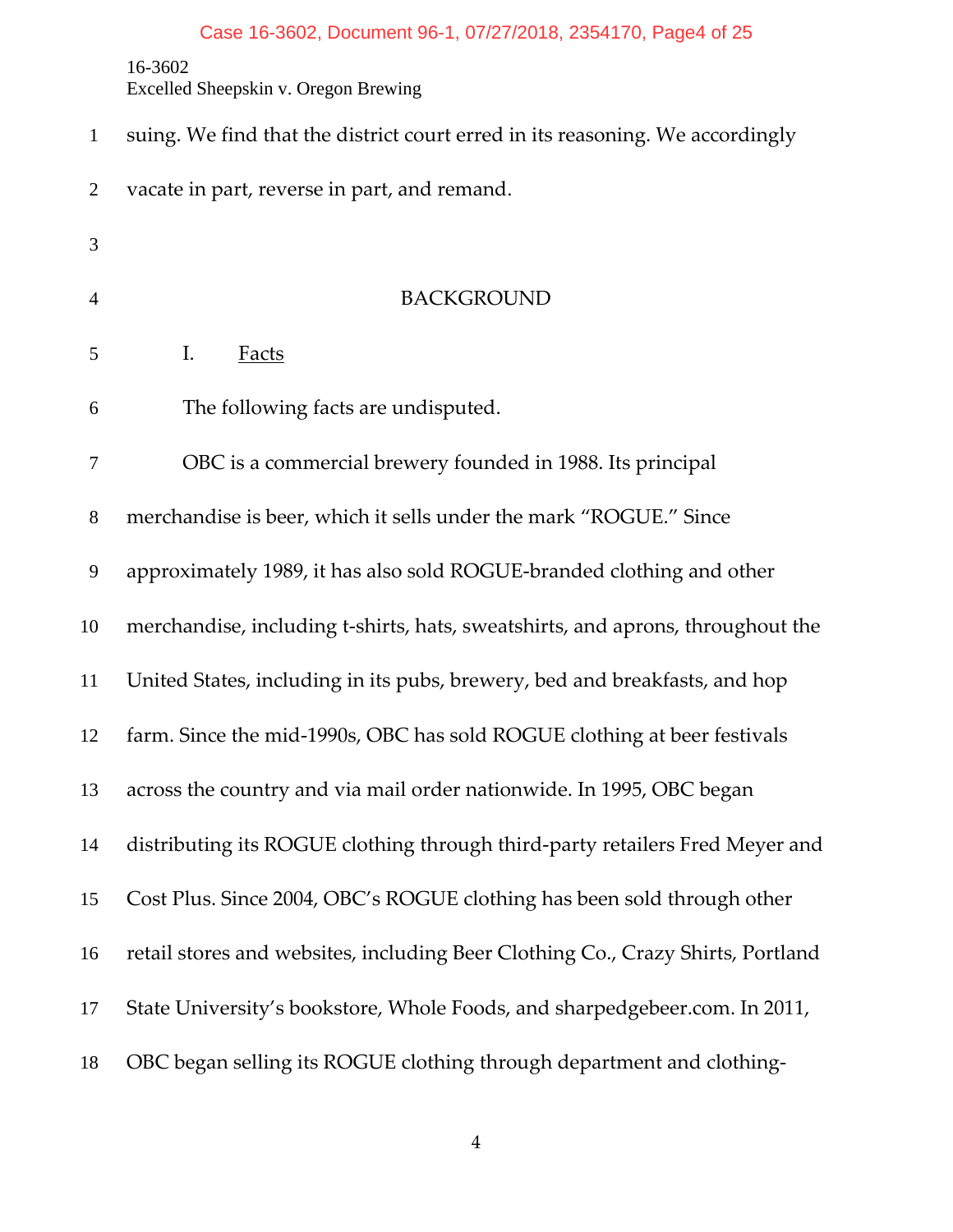#### Case 16-3602, Document 96-1, 07/27/2018, 2354170, Page5 of 25

16-3602

Excelled Sheepskin v. Oregon Brewing

only stores, including Urban Outfitters, Nordstrom, and Sears. Since 2012, OBC has used its own website and those of eBay and Amazon in the sale of its ROGUE clothing. Excelled is an apparel company founded in 1927. Excelled's first sale of any item bearing the mark ROGUE occurred in 2000. Initially, most of Excelled's clothing products were made of, or contained, leather. Following the 2008 recession, Excelled "expand[ed] its product line" and began selling more non‐leather products, including complete outfits of ROGUE‐branded clothing. Excelled currently sells a variety of clothing and footwear bearing marks that include the word ROGUE. Excelled sells its ROGUE products through department stores and clothing‐only stores, including Nordstrom, Saks, Neiman Marcus, and Macy's, and through websites, including its own: rogue.us.com. In 2004 and 2005 respectively, Excelled and OBC both applied to the United States Patent and Trademark Office ("PTO") to register the mark ROGUE. Excelled had previously registered the mark ROGUE LEATHER BY REILLY OLMES. App'x 764‐65. As part of its application to register ROGUE, Excelled submitted a sworn declaration that, as of 2004, it was using ROGUE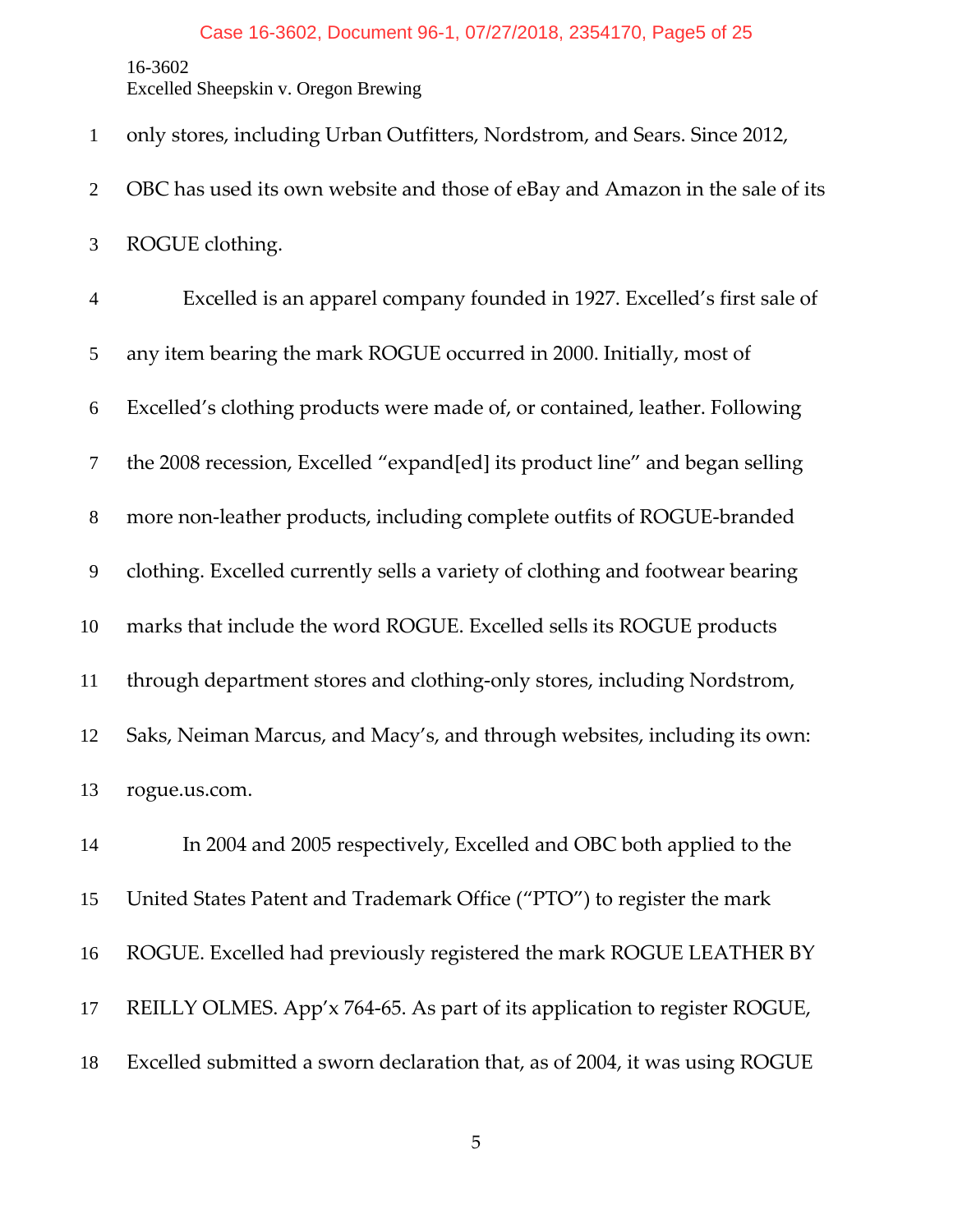Excelled Sheepskin v. Oregon Brewing

| $\mathbf{1}$   | on "men's, ladies' and children's clothing, namely coats, jackets, vests, shirts  |
|----------------|-----------------------------------------------------------------------------------|
| $\overline{2}$ | and pants." Id. at 786 (internal quotations omitted). After the PTO expressed     |
| 3              | concern about a likelihood of confusion from both parties' uses of the mark,      |
| $\overline{4}$ | Excelled and OBC entered into a Settlement and Trademark Consent                  |
| 5              | Agreement ("the Agreement") requiring each to delete certain items of             |
| 6              | clothing from their pending applications. Excelled consented to OBC's             |
| $\tau$         | registration of ROGUE for all clothing "excluding jackets, coats and skirts."     |
| $8\,$          | Id. at 194. OBC consented to Excelled's registration of ROGUE for "jackets,       |
| $\mathbf{9}$   | coats and skirts and/or footwear," and further to Excelled's use of ROGUE         |
| 10             | on "jackets, coats, shirts and skirts." Id. at 193 (internal quotations omitted)  |
| 11             | (emphasis added). The Agreement asserted the parties' belief that, "so long as    |
| 12             | the respective marks are used in the manner set forth in this Agreement there     |
| 13             | will be no likelihood of confusion between the respective marks." Id. at 194,     |
| 14             | 198.                                                                              |
| 15             | OBC submitted a copy of the Agreement to the PTO and narrowed its                 |
| 16             | application to "clothing, namely t-shirts, sweatshirts, polo shirts, turtlenecks, |
| 17             | aprons, hats, and not including jackets, coats and skirts." Id. at 822 \left 88   |
| 18             | (internal quotations and emphasis omitted). The PTO responded by                  |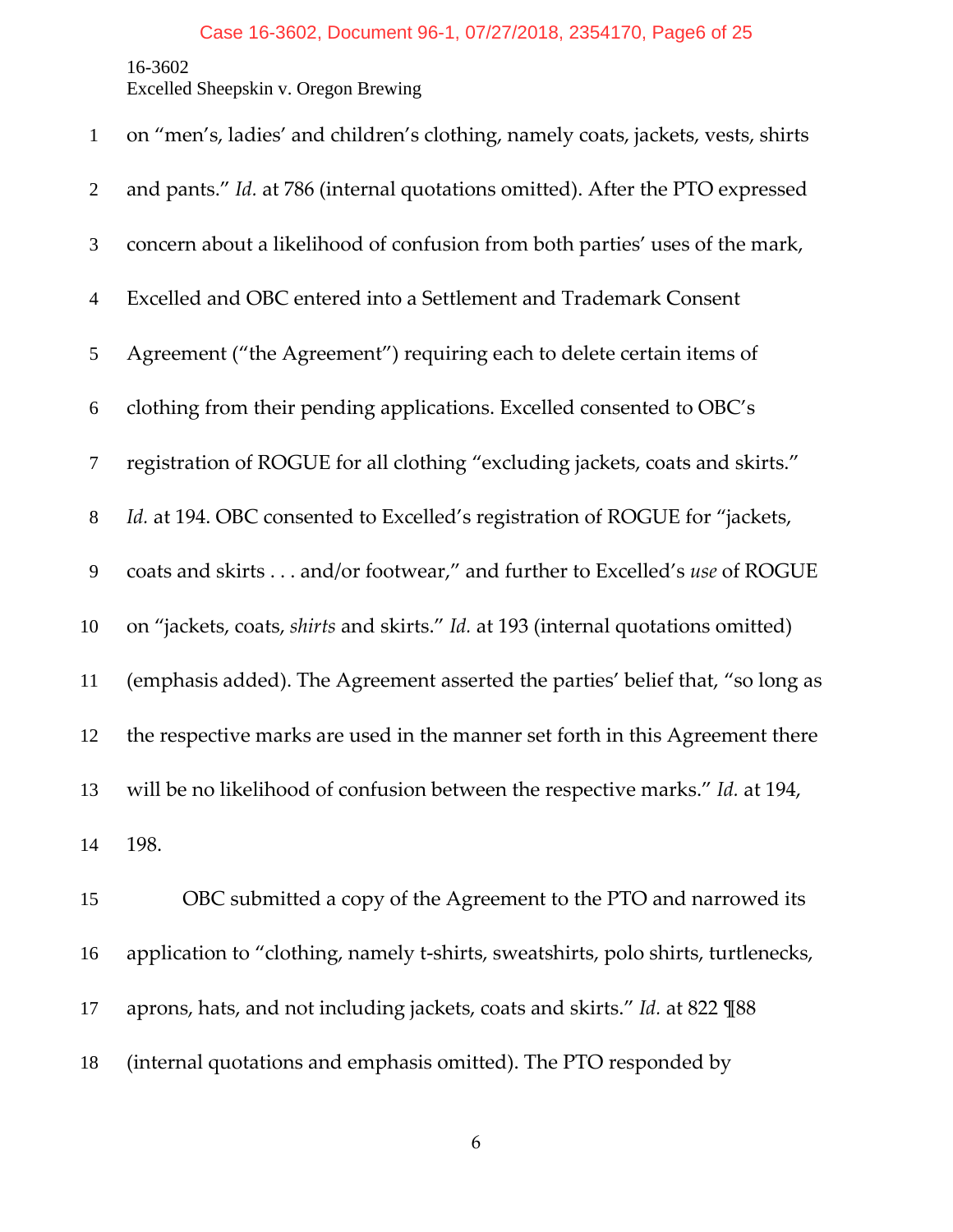Excelled Sheepskin v. Oregon Brewing

| $\mathbf{1}$   | explaining that "[t]he exclusion of specific articles of clothing is not enough to |
|----------------|------------------------------------------------------------------------------------|
| $\overline{2}$ | overcome a likelihood of confusion with an identical mark for other clothing       |
| 3              | items." Id. at 791 \leq 20 (internal quotations omitted). OBC further narrowed its |
| $\overline{4}$ | application to goods "sold primarily in the trademark owner's brewpubs and         |
| 5              | web site." Id. at 822 [90. The PTO then registered OBC's ROGUE mark for            |
| 6              | goods sold "primarily in the trademark owner's brewpubs and web site." Id.         |
| $\tau$         | at 792-93. The PTO also registered Excelled's ROGUE mark for "clothing,            |
| $8\phantom{.}$ | namely, coats, jackets, vests, shirts and pants," Id. at 774 (registration number  |
| 9              | 3,346,559). Excelled subsequently filed a Declaration of Use and                   |
| 10             | Incontestability for the mark ROGUE LEATHER BY REILLY OLMES,                       |
| 11             | submitting to the PTO a sworn declaration that, as of February 2010, the mark      |
| 12             | was "in use in commerce on men's women's and <i>children's</i> clothing made       |
| 13             | in whole or in substantial part of leather, namely, coats, vests, shirts, and      |
| 14             | pants." Id. at 767 (internal quotations omitted) (emphasis added). Excelled        |
| 15             | also registered the marks ROGUE STATE and ROGUE for footwear. Id. at 774.          |
| 16             | Proceedings Below<br>П.                                                            |
| 17             | On February 24, 2012, Excelled brought this action against OBC                     |
| 18             | alleging inter alia trademark infringement under the Lanham Act, 15 U.S.C.         |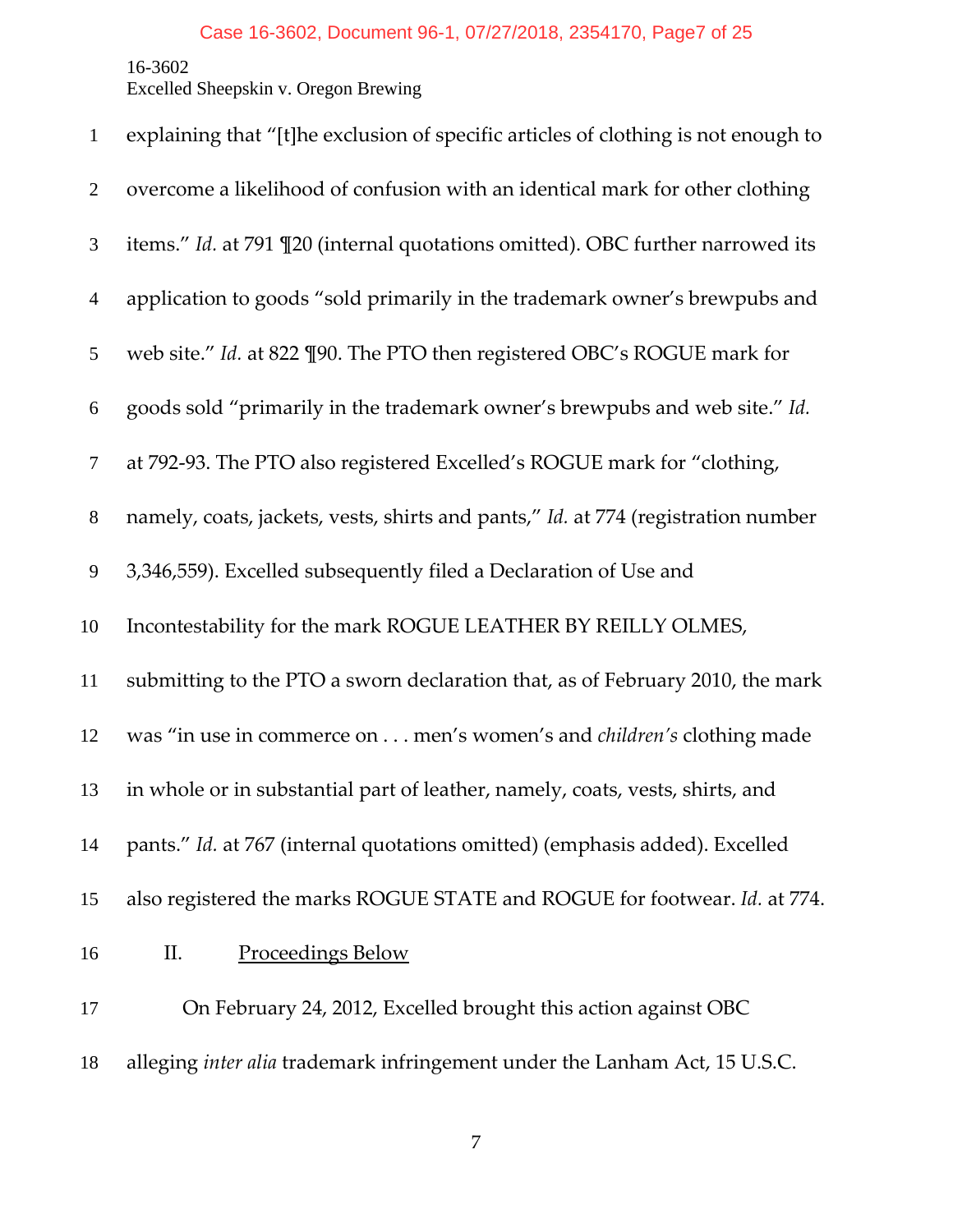#### Case 16-3602, Document 96-1, 07/27/2018, 2354170, Page8 of 25

16-3602

Excelled Sheepskin v. Oregon Brewing

§§ 1114, 1125, and the common law. OBC raised a series of affirmative defenses including the equitable defense of unclean hands. OBC also brought counterclaims alleging *inter alia* trademark infringement under the Lanham Act, 15 U.S.C. §§ 1114, 1125, and the common law and seeking cancellation of four of Excelled's federal trademark registrations under a theory of fraud on the PTO.

OBC moved for summary judgment dismissing Excelled's claims, arguing that OBC's prior use of the ROGUE mark defeated those claims as a matter of law. Excelled cross‐moved for summary judgment granting its claims and dismissing OBC's counterclaims, arguing *inter alia* that Excelled had priority in the ROGUE mark in the relevant market of department and clothing‐only stores. On August 5, 2014, the district court granted summary judgment in favor of Excelled granting its trademark infringement claims and dismissing all of OBC's counterclaims. *Excelled Sheepskin & Leather Coat Corp. v. Or. Brewing Co.*, No. 12 Civ. 1416 (GBD) (RLE), 2014 WL 3874193, at \*13 (S.D.N.Y. Aug. 5, 2014). On September 28, 2016, the district court awarded damages and fees to Excelled and entered a permanent injunction against OBC's use of the mark ROGUE "in the advertising or sale of any clothing in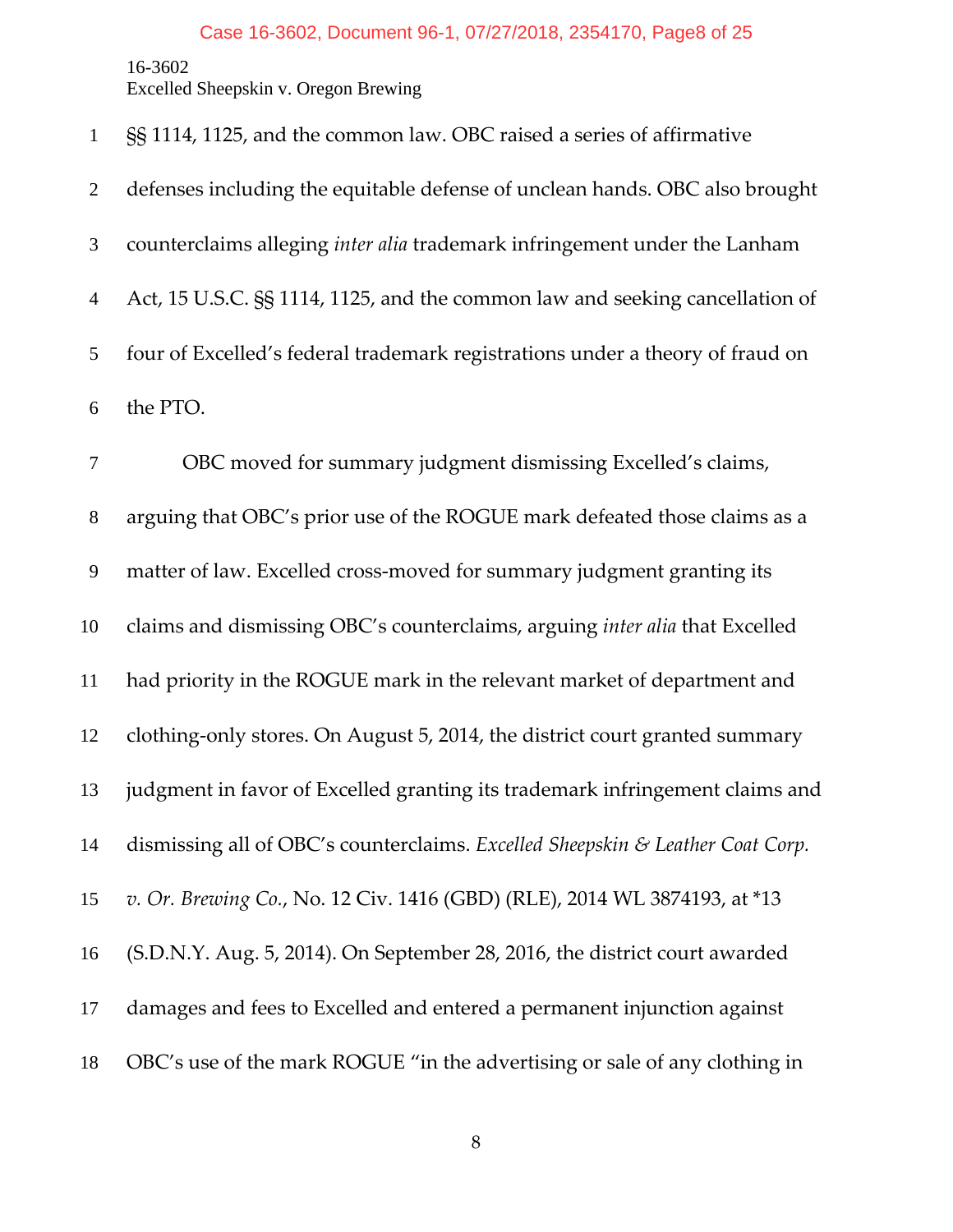16-3602 Excelled Sheepskin v. Oregon Brewing

| $\mathbf{1}$   | Department and Clothing Stores; or in any trade channels other than where           |
|----------------|-------------------------------------------------------------------------------------|
| $\overline{2}$ | OBC's ROGUE branded beer is sold as complements to and in promotion of              |
| 3              | Defendant's own brewing and beverage business." Excelled Sheepskin &                |
| $\overline{4}$ | Leather Coat Corp. v. Or. Brewing Co., No. 12 Civ. 1416 (GBD) (REL), 2016 WL        |
| 5              | 5409482, at *4 (S.D.N.Y. Sept. 28, 2016). OBC timely filed notice of this appeal.   |
| 6              |                                                                                     |
| 7              | <b>DISCUSSION</b>                                                                   |
| $8\,$          | "The test [for trademark infringement] looks first to whether the                   |
| 9              | plaintiff's mark is entitled to protection, and second to whether defendant's       |
| 10             | use of the mark is likely to cause consumers confusion as to the origin or          |
| 11             | sponsorship of the defendant's goods." Virgin Enters. Ltd. v. Nawab, 335 F.3d       |
| 12             | 141, 146 (2d Cir. 2003); see also Pirone v. MacMillan, Inc., 894 F.2d 579, 581-82   |
| 13             | (2d Cir. 1990). Whether a mark is entitled to protection depends, in part, upon     |
| 14             | a showing of prior use. See Virgin Enters. Ltd. v. Nawab, 335 F.3d at 146; see also |
| 15             | Streetwise Maps, Inc. v. VanDam, Inc., 159 F.3d 739, 741 (2d Cir. 1998)             |
| 16             | (explaining trademark law "protects the rights of the first user of a               |
| 17             | trademark"); La Societe Anonyme de Parfums le Galion v. Jean Patou, Inc., 495       |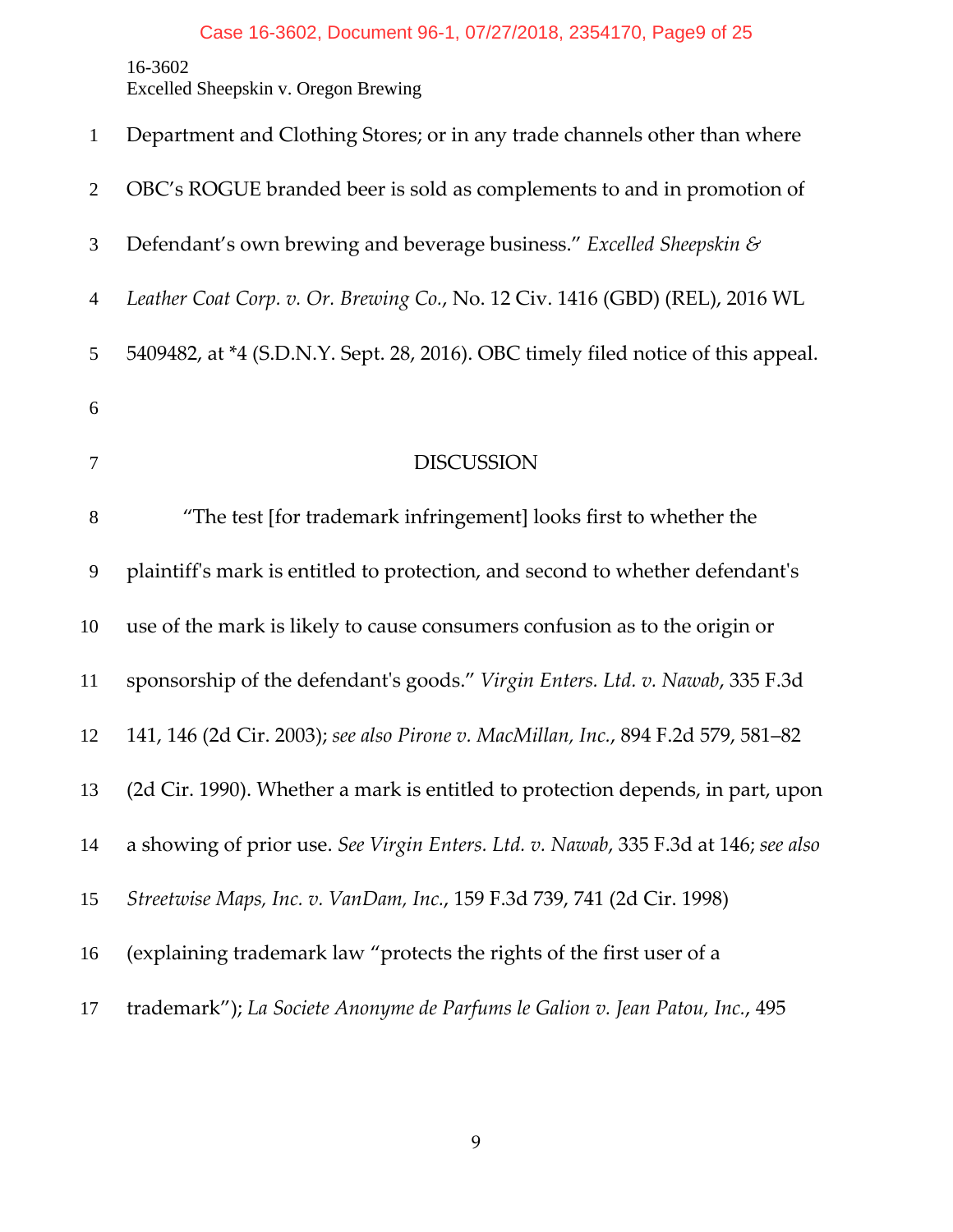Excelled Sheepskin v. Oregon Brewing

F.2d 1265, 1271 (2d Cir. 1974) ("The user who first appropriates the mark

2 obtains [a]n enforceable right to exclude others from using it . . . .").

I. OBC's Infringement Counterclaims OBC appeals the district court's grant of summary judgment to Excelled dismissing OBC's counterclaims for trademark infringement and for cancellation of Excelled's federal trademark registrations (Counts I‐IV). While OBC opposed Excelled's motion for summary judgment as to these 8 counterclaims before the district court, OBC did not cross-move for summary judgment on its counterclaims. Excelled contends and the district court found that OBC's rights to the ROGUE mark were inferior to those of Excelled "with respect to sales in department and clothing stores," and that any trademark rights that OBC might have with respect to use of ROGUE on clothing are limited to "sales as complements to and in promotion of its beer business." *Excelled*, 2014 WL 3874193, at \*5, \*7 n.16. The court explained that the first use of a mark does not give the user exclusive rights over the mark "as to all goods or services and across all markets." *Id.* at \*5. Prior to 2000 (the date of Excelled's first PTO application), there was no evidence of OBC sales of ROGUE clothing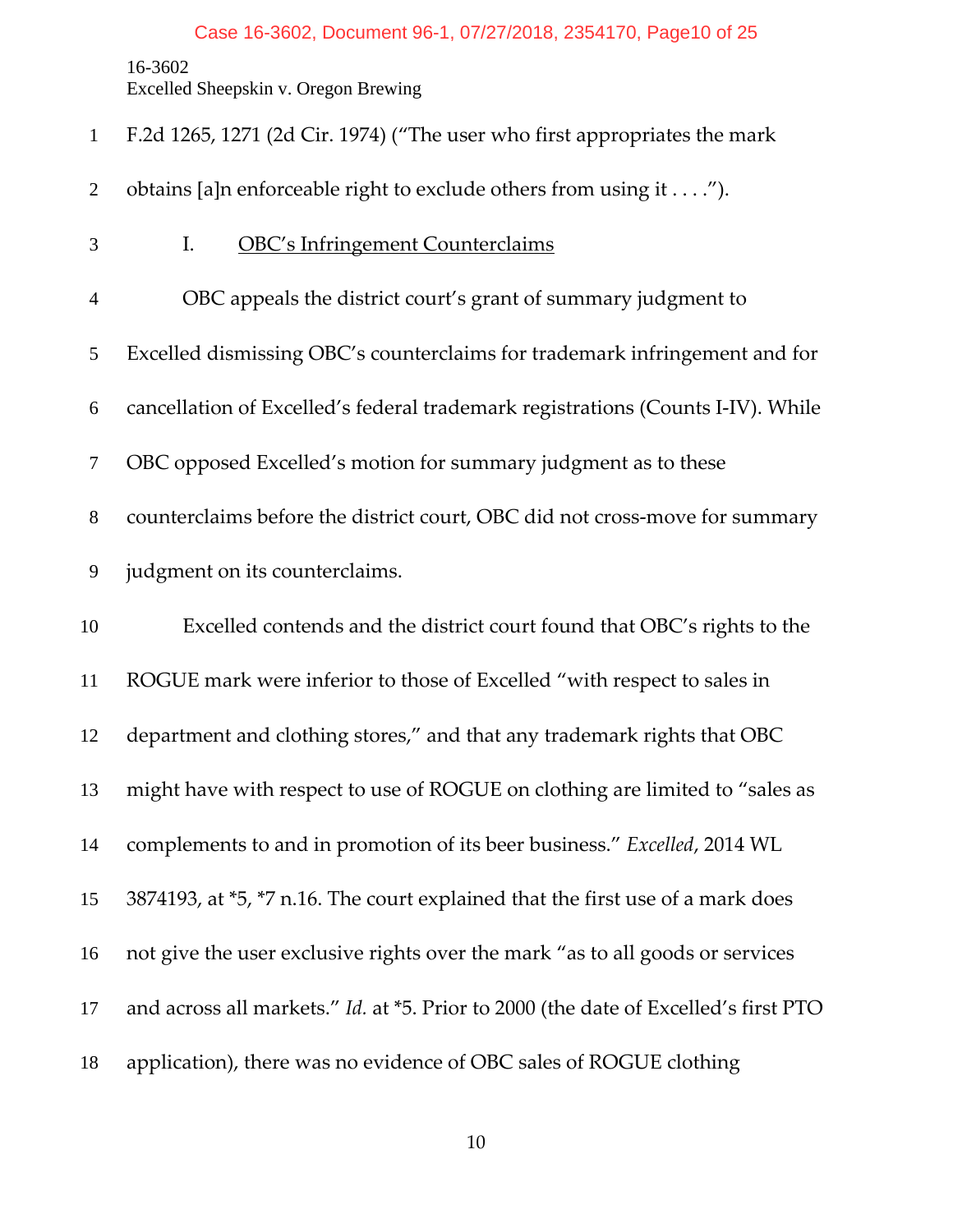Excelled Sheepskin v. Oregon Brewing

unrelated to the promotion of its beer, and the evidence showed OBC did not begin selling ROGUE clothing in department or clothing‐only stores until 2011. We disagree with the district court's conclusion. Common law trademark rights derive from "initial appropriation and use [] accompanied by an intention to continue exploiting the mark commercially." *La Societe Anonyme des Parfums le Galion v. Jean Patou, Inc.*, 495 F.2d at 1271. "To prove bona fide usage, the proponent of the trademark must demonstrate that his use of the mark has been deliberate and continuous, not sporadic, casual or transitory . . . ." *Id*. at 1271‐72 (internal citation omitted). The district court found that OBC deliberately and continuously sold ROGUE‐branded clothing throughout the United States since 1989. Even if those uses were intended primarily to support OBC's ROGUE trademark for beer, they were nonetheless bona fide continuous nationwide sales in significant quantities and were sufficient to establish a protectable priority in use of the mark for the sale of such goods. While it is correct, as the district court reasoned, that first use of a mark does not give the owner exclusive rights over the mark "as to all goods or services and across all markets," *Excelled*, 2014 WL 3874193, at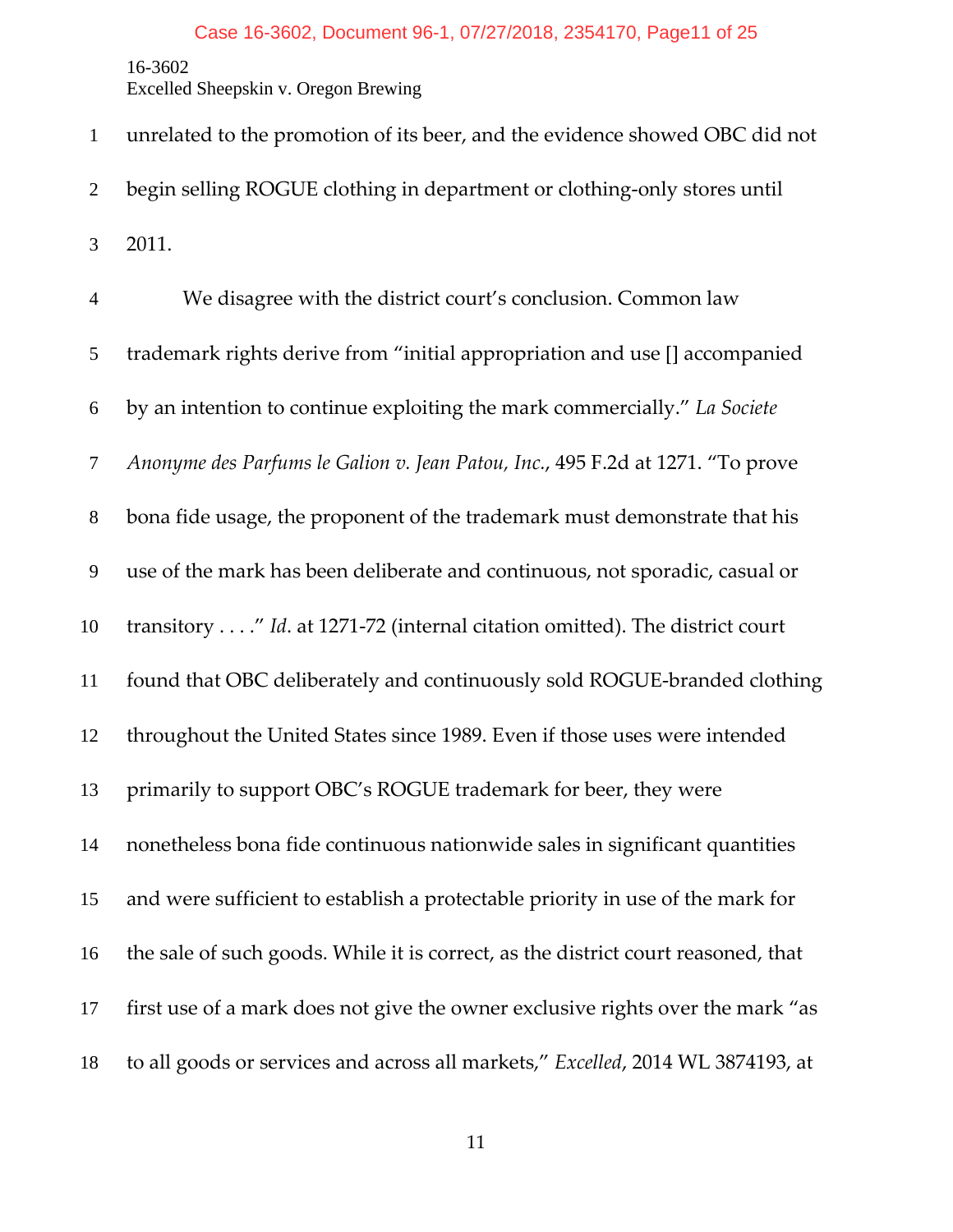Excelled Sheepskin v. Oregon Brewing

| $\mathbf{1}$   | *5, it does not follow that the owner's rights are limited to the types of stores   |
|----------------|-------------------------------------------------------------------------------------|
| $\overline{2}$ | in which the owner has previously exploited the mark. The law does not limit        |
| 3              | the owner's trademark rights to the types of stores in which it has sold,           |
| $\overline{4}$ | leaving the mark up for grabs in any other type of store. The fact that, prior to   |
| 5              | 2011, OBC did not sell in department stores and clothing-only stores does not       |
| 6              | mean that a new user was free to usurp OBC's priority in such stores.               |
| 7              | To be sure, the senior user of a mark does not preserve its priority as to          |
| $8\phantom{1}$ | expansion into other unrelated goods or services. See, e.g., Patsy's Brand, Inc. v. |
| 9              | I.O.B. Realty, Inc., 317 F.3d 209, 216-17 (2d Cir. 2003) (leaving open whether      |
| 10             | "the sauce market [was] sufficiently related to the restaurant market such that     |
| 11             | the proprietor of a mark for a restaurant can prevent another's use of a similar    |
| 12             | mark in the sauce market"); see also Scarves by Vera, Inc. v. Todo Imports Ltd.,    |
| 13             | 544 F.2d 1167, 1172-73 (2d Cir. 1976) (acknowledging senior user's rights in        |
| 14             | "related, non-competing goods," but indicating absence of such rights in            |
| 15             | "non-competitive products [that] are [not] sufficiently related"). But              |
| 16             | expanding into new product lines in which someone else has priority is              |
| 17             | different from beginning to sell the goods on which one has nationwide              |
| 18             | priority in a new category of stores (where a junior user is making infringing      |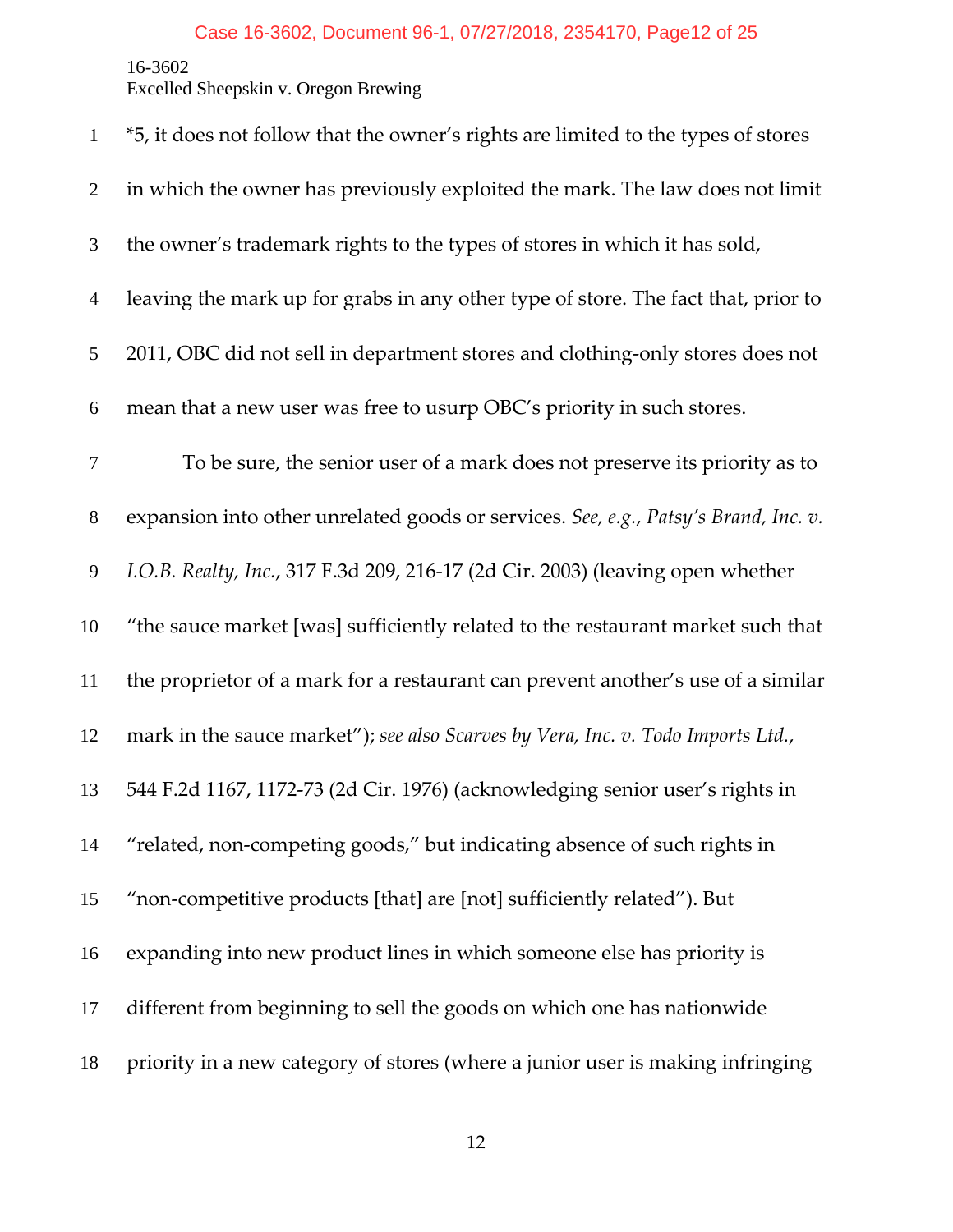Excelled Sheepskin v. Oregon Brewing

| $\mathbf{1}$   | sales under the senior user's mark). This dispute does not involve OBC newly   |
|----------------|--------------------------------------------------------------------------------|
| $\overline{2}$ | undertaking to use ROGUE on goods for which Excelled had established           |
| 3              | priority. OBC maintained its senior common law rights against Excelled's       |
| $\overline{4}$ | intervening junior use of the mark for the same items of ROGUE-branded         |
| 5              | clothing that OBC has sold continuously since 1989.                            |
| 6              | Excelled's PTO registrations do not change our analysis. The district          |
| $\tau$         | court reasoned incorrectly that Excelled had priority use of the ROGUE mark    |
| $8\,$          | "in the department and clothing store markets" because Excelled's federal      |
| 9              | registration gave rise to a statutory presumption of the validity of its mark. |
| 10             | See Lanham Act § 7(b), 15 U.S.C. § 1057(b); Lane Capital Mgmt., Inc. v. Lane   |
| 11             | Capital Mgmt., Inc., 192 F.3d 337, 345 (2d Cir. 1999) ("A certificate of       |
| 12             | registration with the PTO is prima facie evidence that the mark is registered  |
| 13             | and valid (i.e., protectible), that the registrant owns the mark, and that the |
| 14             | registrant has the exclusive right to use the mark in commerce."). But a       |
| 15             | statutory presumption may be overcome. "As a general matter, registration      |
| 16             | creates no substantive trademark rights against infringement beyond the        |
| 17             | common law rights acquired through use of the mark." Time, Inc. v. Petersen    |
| 18             | Pub. Co. L.L.C., 173 F.3d 113, 118 (2d Cir. 1999). Notwithstanding Excelled's  |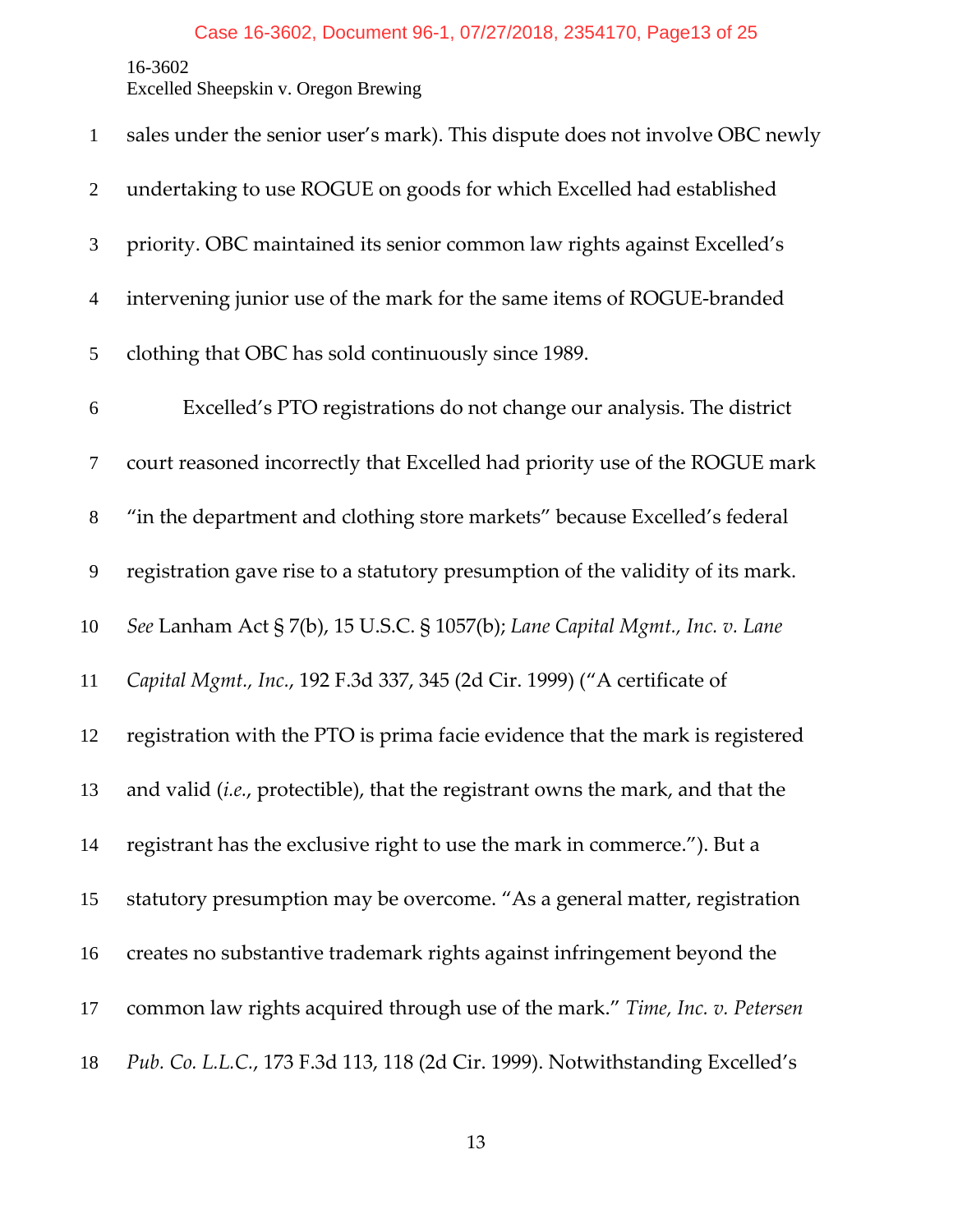# Case 16-3602, Document 96-1, 07/27/2018, 2354170, Page14 of 25

16-3602

Excelled Sheepskin v. Oregon Brewing

| $\mathbf{1}$   | PTO registrations in 2003, 2004, 2007, and 2011, OBC established its             |
|----------------|----------------------------------------------------------------------------------|
| $\overline{2}$ | trademark rights through roughly twenty years of priority in deliberate and      |
| 3              | continuous nationwide use of the mark since 1989.                                |
| $\overline{4}$ | As an alternate basis for dismissing OBC's trademark infringement                |
| 5              | counterclaims, the district court concluded that OBC "lost any common law        |
| 6              | rights in the [ROGUE] mark in connection with sales of clothing in               |
| $\tau$         | department and clothing stores" because "[f]rom 2005 onward, after OBC           |
| $8\phantom{.}$ | became aware of Excelled's use of the [ROGUE] mark for clothing, OBC could       |
| 9              | have objected to Excelled's use, but never did." Excelled, 2014 WL 3874193, at   |
|                |                                                                                  |
| 10             | *11 n.12. We disagree.                                                           |
| 11             | While the Lanham Act includes no specific statute of limitations, in             |
| 12             | evaluating a laches defense to trademark infringement in a New York suit, we     |
| 13             | analogize to New York's six-year statute of limitations for fraud claims. See    |
| 14             | Conopco, Inc. v. Campbell Soup Co., 95 F.3d 187, 192 (2d Cir. 1996). The laches  |
| 15             | clock begins to run when the trademark owner "knew or should have known,         |
| 16             | not simply that [the infringer] was using the potentially offending mark, but    |
| 17             | that [it] had a provable infringement claim against [the infringer.]" ProFitness |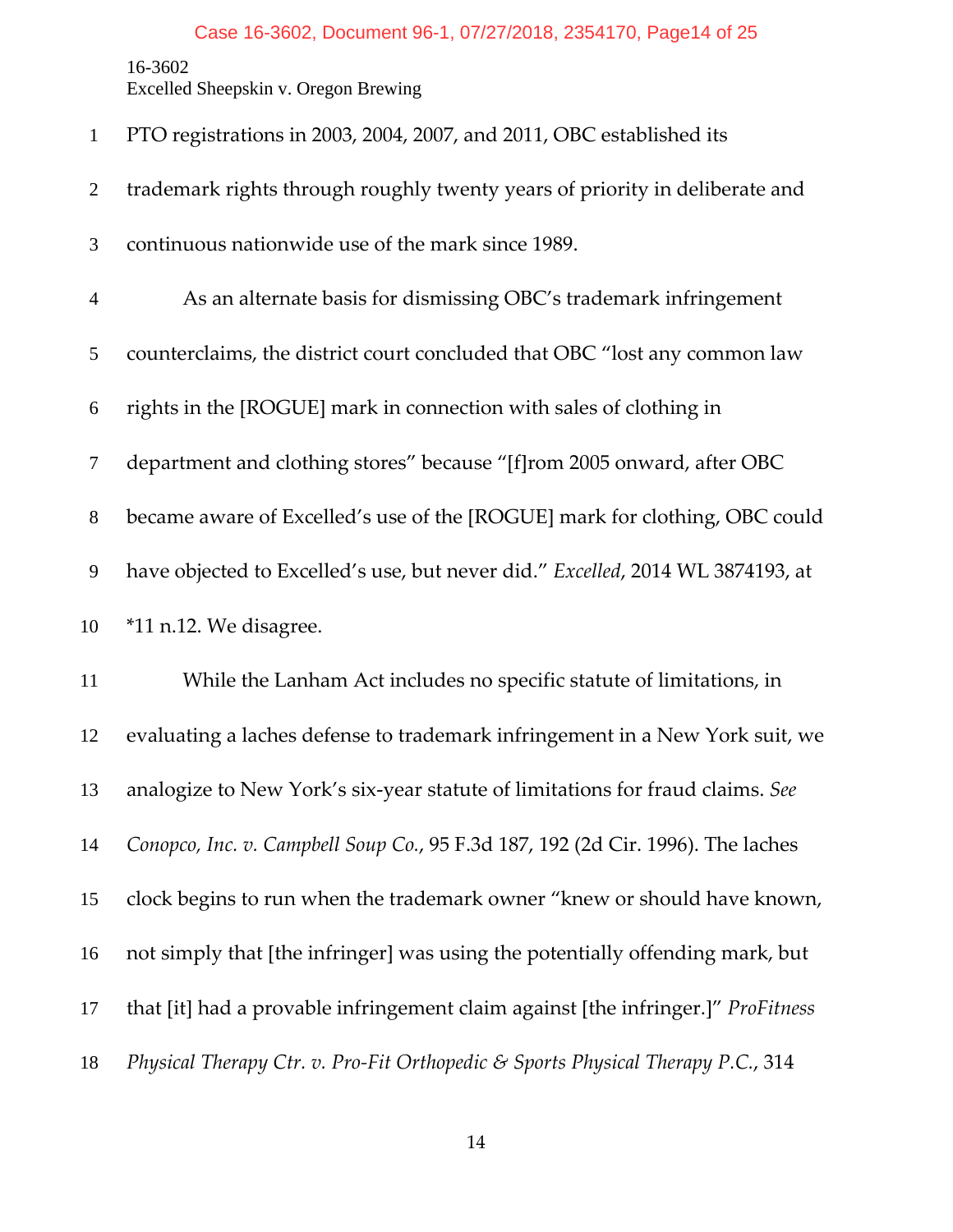Excelled Sheepskin v. Oregon Brewing

| $\mathbf{1}$   | F.3d 62, 70 (2d Cir. 2002). For claims brought after a six-year delay, there is a |
|----------------|-----------------------------------------------------------------------------------|
| $\overline{2}$ | presumption of laches so that the trademark owner must show the inequity of       |
| 3              | dismissal on that basis. Conopco, 95 F.3d at 191. For claims brought within six   |
| $\overline{4}$ | years, "there is no presumption of laches and the burden remains on the           |
| 5              | [infringer] to prove the defense." Id. To prevail, the infringer "must prove that |
| 6              | it has been prejudiced by the [trademark owner's] unreasonable delay in           |
| $\tau$         | bringing the action." Id. at 192.                                                 |
| $8\,$          | The district court concluded that the laches clock began to run against           |
| 9              | OBC when it obtained actual knowledge of Excelled's use of the ROGUE              |
| 10             | mark in 2005, at least seven years before OBC filed its counterclaims on          |
| 11             | October 4, 2012. That view is incorrect. OBC could not have known it "had a       |
| 12             | provable infringement claim against [Excelled]," ProFitness, 314 F.3d at 70,      |
| 13             | until it obtained knowledge not merely that Excelled was using the ROGUE          |
| 14             | mark, but that it was doing so on categories of apparel over which OBC had        |
| 15             | the exclusive right to use the ROGUE mark. OBC submits that it did not            |
| 16             | obtain such knowledge until 2009. Accordingly, at least on OBC's version of       |
| 17             | the facts, the laches clock began to run in 2009, less than four years before     |
| 18             | OBC filed its 2012 counterclaims.                                                 |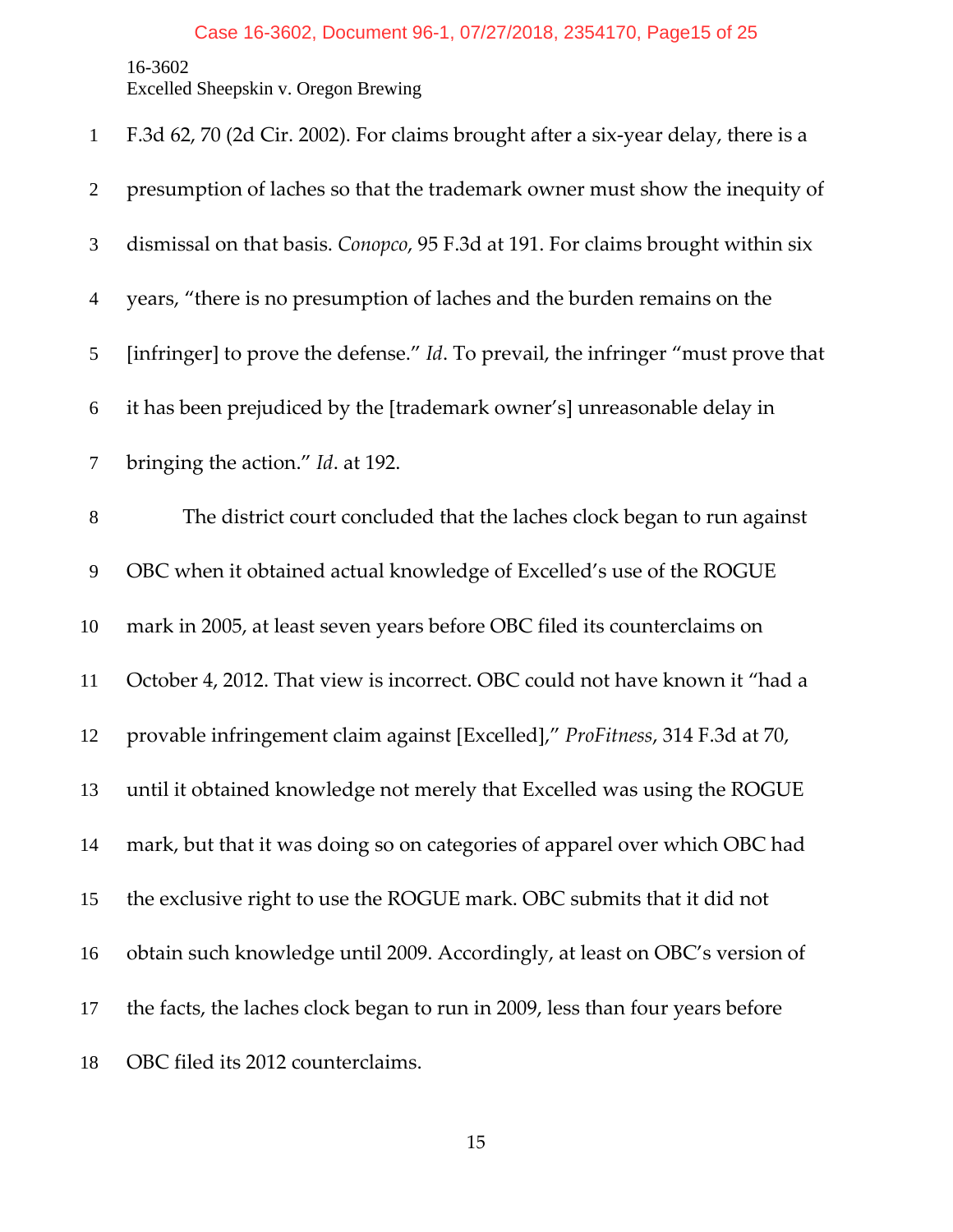Excelled Sheepskin v. Oregon Brewing

| $\mathbf{1}$   | As the party moving for summary judgment, Excelled bears the                       |
|----------------|------------------------------------------------------------------------------------|
| $\overline{2}$ | burden of "demonstrat[ing] the absence of a genuine issue of material fact."       |
| 3              | Celotex Corp. v. Catrett, 477 U.S. 317, 323 (1986). Excelled presented no          |
| $\overline{4}$ | evidence refuting OBC's position that it neither knew nor should have known        |
| 5              | of any sales by Excelled of ROGUE branded t-shirts, sweatshirts or hats until      |
| 6              | 2009 and that Excelled did not earlier sell these categories of apparel. OBC       |
| $\overline{7}$ | relies in part on the agreement it made with Excelled in 2007 by which             |
| $\,8\,$        | Excelled acknowledged OBC's exclusive rights as to all clothing "excluding         |
| 9              | jackets, coats and skirts." App'x 194. Excelled's President William Goldman        |
| 10             | attested that, since 2000, Excelled sold "a line of clothing products, including   |
| 11             | jackets, coats, shirts, pants and vests under the mark ROGUE , and since           |
| 12             | that time Excelled has continuously sold such products" Id. at 121.                |
| 13             | Goldman's declarations, however, do not attest to Excelled's sales prior to        |
| 14             | 2009 in the categories of merchandise (t-shirts, sweatshirts, hats, etc.) in which |
| 15             | OBC had priority. See Goldman Decl. Ex. C, No. ECF 62-3 and Goldman Decl.          |
| 16             | Exs. F, G, Nos. ECF 81-4, 81-5, Excelled, No. 12 Civ. 1416 (GBD) (S.D.N.Y.).       |
| 17             | Excelled has failed to show absence of material disputes of fact as to when        |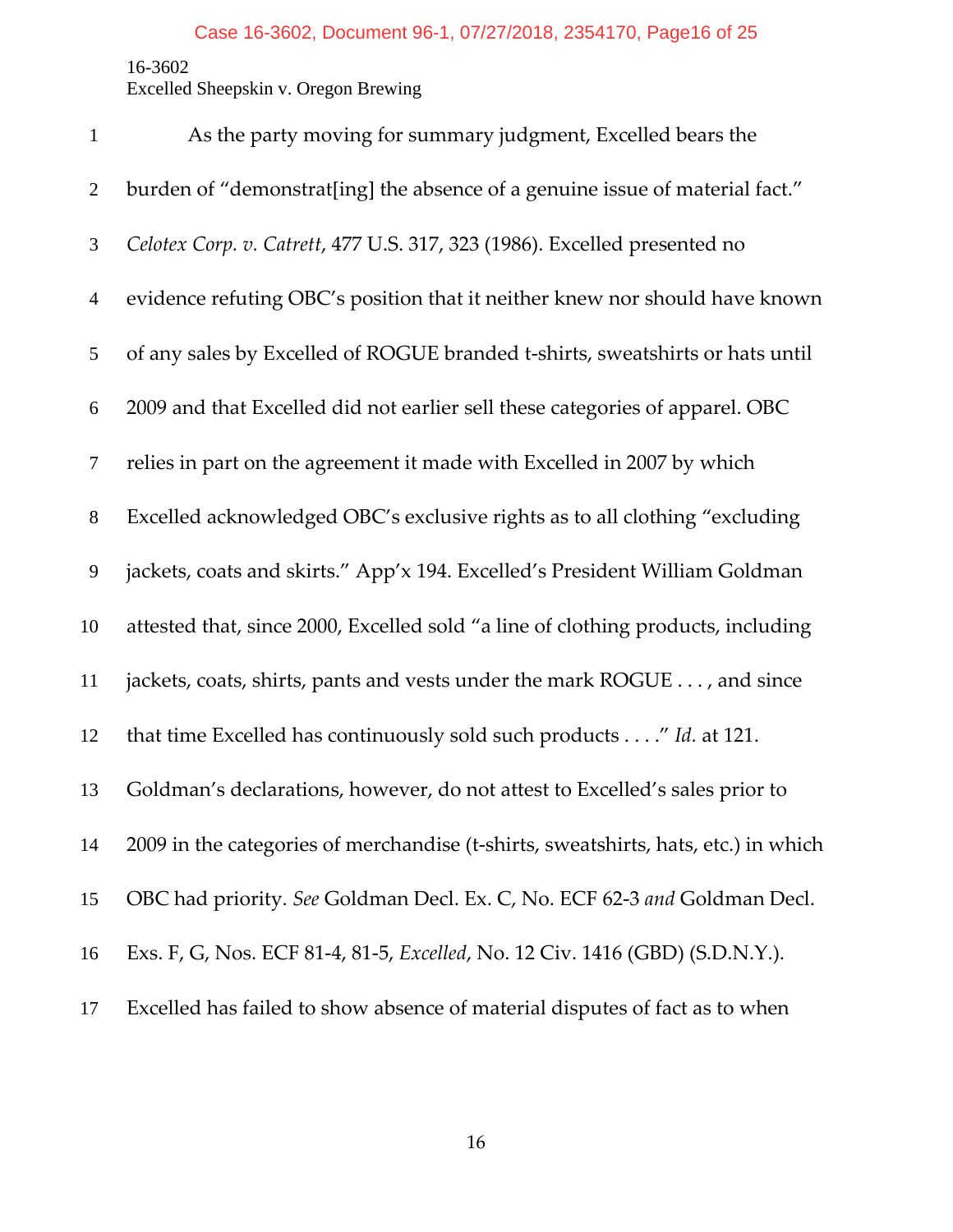Excelled Sheepskin v. Oregon Brewing

|  |  | OBC had knowledge of "a provable infringement claim" that triggered its |  |  |  |
|--|--|-------------------------------------------------------------------------|--|--|--|
|--|--|-------------------------------------------------------------------------|--|--|--|

obligation to sue. *See ProFitness*, 314 F.3d at 70.

In granting summary judgment to Excelled, the district court concluded that the laches clock began to run against OBC in 2005. In so doing, the court failed to consider the evidence in the light most favorable to OBC. *Cf. Niagara Mohawk Power Corp. v. Jones Chem., Inc.*, 315 F.3d 171, 175 (2d Cir. 2003) (A court considering a motion for summary judgment must "construe[] the evidence in the light most favorable to the non‐moving party, and draw[] all reasonable inferences in its favor."). Properly construing the evidence and drawing all inferences in OBC's favor, less than four years passed before OBC brought suit. Hence, there is no presumption of laches, and Excelled—as the defendant in OBC's counterclaims—bears the burden to prove that OBC's delay was unreasonable and caused prejudice to Excelled. *See Conopco*, 95 F.3d at 191‐92.

Excelled has failed to meet this burden. Furthermore, it is not as if OBC did nothing on learning of Excelled's use of the mark, leaving Excelled to believe there was no impediment to its exploitation of ROGUE. On first learning of Excelled's use of the ROGUE mark in 2005, OBC filed opposition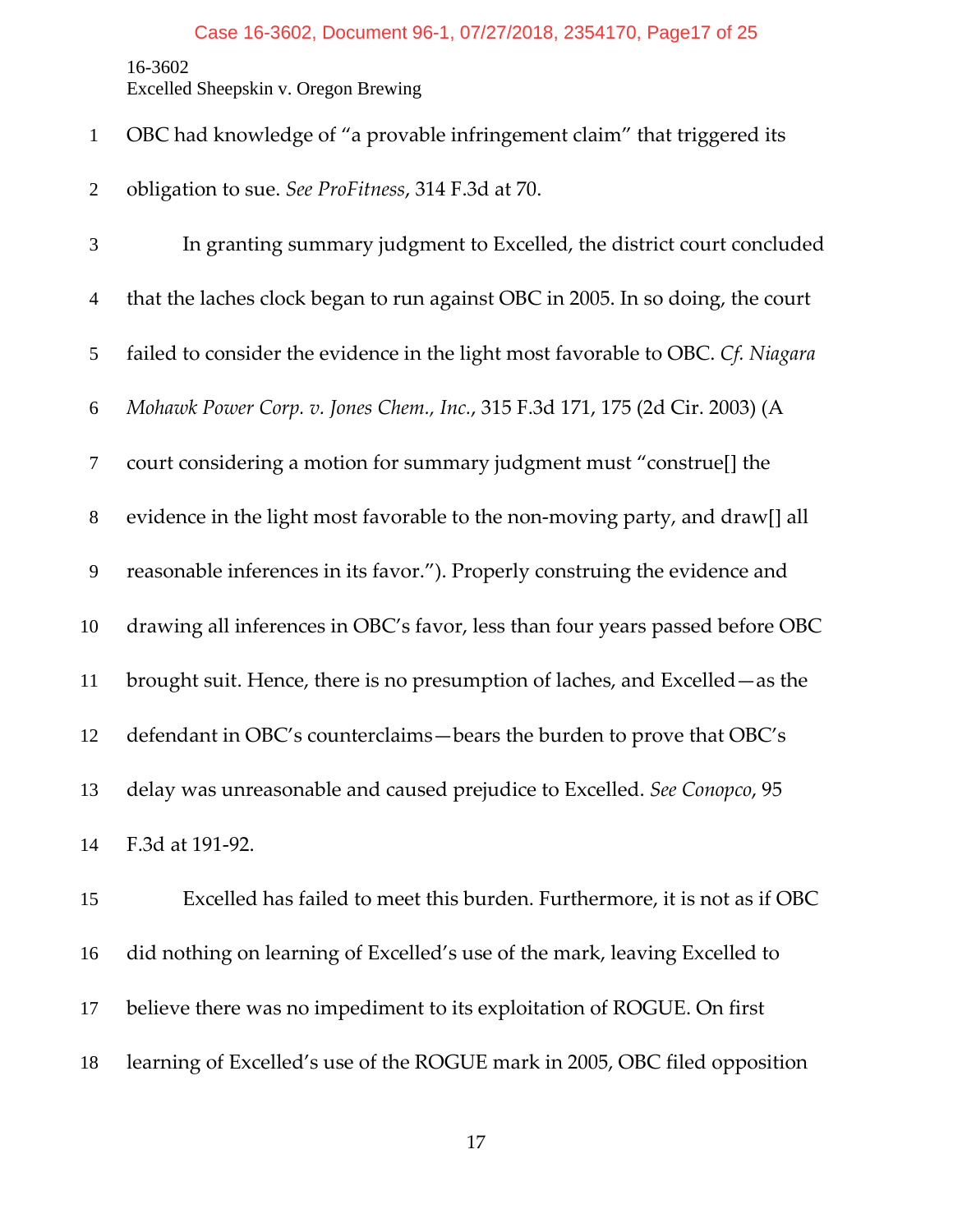Excelled Sheepskin v. Oregon Brewing

| $\mathbf{1}$   | to Excelled's pending PTO registrations. This immediately put Excelled on      |
|----------------|--------------------------------------------------------------------------------|
| $\overline{2}$ | notice that its use of ROGUE was contested. OBC pursued its opposition by      |
| 3              | negotiating the 2007 Agreement restricting Excelled's use and registration of  |
| $\overline{4}$ | the mark, by suing Excelled in 2011 in Oregon state court in an attempt to     |
| 5              | obtain specific performance of the 2007 Agreement, and by appealing the        |
| 6              | dismissal of the Oregon state action. During the period in which Excelled      |
| $\tau$         | charged OBC with laches, Excelled was fully aware that OBC was taking          |
| $\,8\,$        | litigious steps opposing Excelled's right to use the mark on t-shirts,         |
| 9              | sweatshirts, and hats. Assuming that OBC learned in 2009 of Excelled's use of  |
| 10             | the mark on such items, OBC brought suit in less than four years. Excelled has |
| 11             | made no persuasive showing that this delay was unreasonable, and,              |
| 12             | especially given its awareness that it was entering contested ground, its      |
| 13             | generalized assertion that it invested development, advertising, and           |
| 14             | promotional resources into the ROGUE brand during those four years is          |
| 15             | insufficient to support a finding of laches. See Plaintiff-Appellee Br. 29.    |
| 16             | Construing such facts and drawing all inferences in favor of OBC, we reject    |
| 17             | the district court's conclusion that OBC had "lost" its priority rights.       |
| 18             | *<br>*<br>∗                                                                    |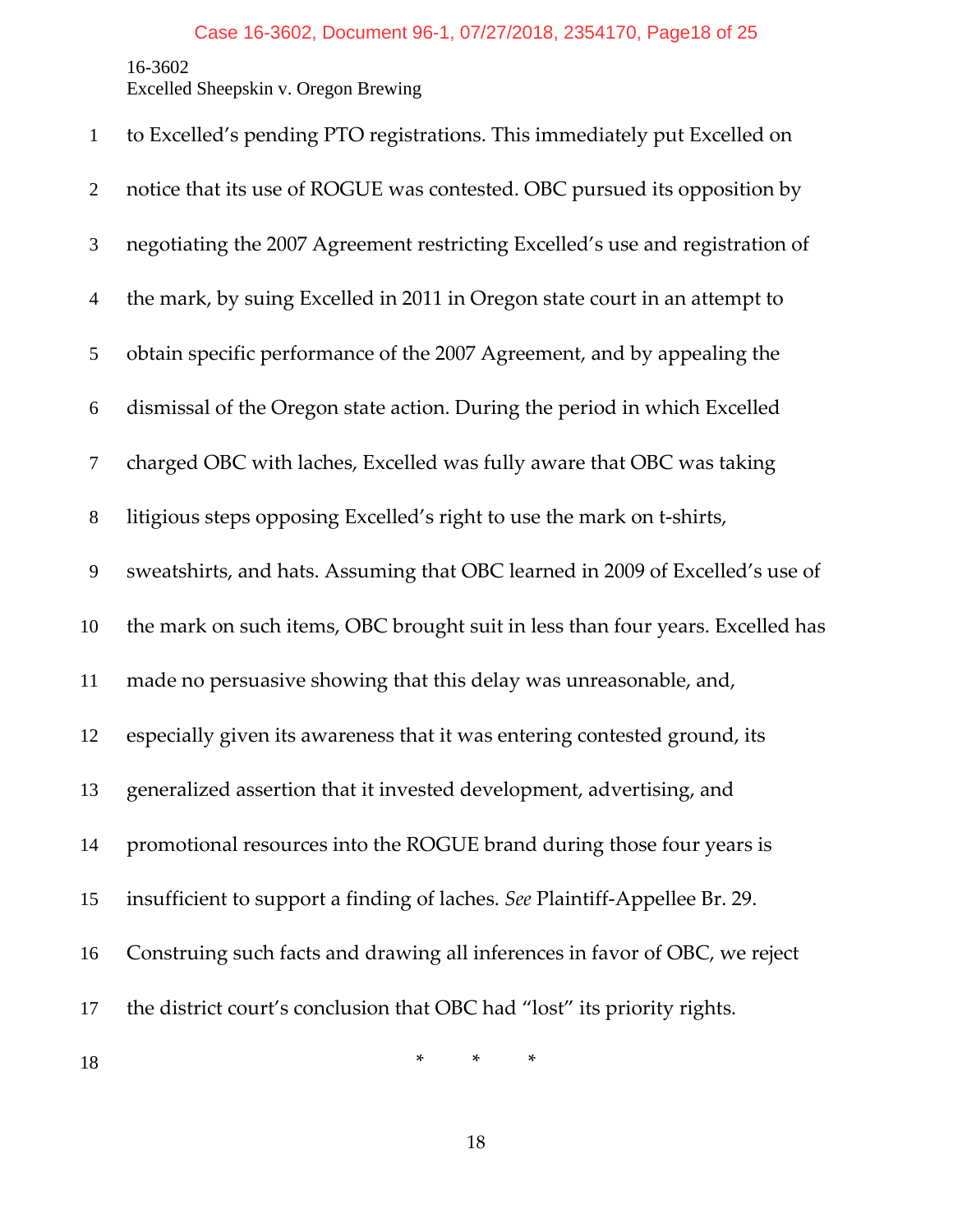Excelled Sheepskin v. Oregon Brewing

| $\mathbf{1}$   | In sum, Excelled has failed to show entitlement to summary judgment              |
|----------------|----------------------------------------------------------------------------------|
| $\overline{2}$ | dismissing OBC's trademark infringement counterclaims. The district court's      |
| 3              | grant of summary judgment to Excelled dismissing Counts I-III of OBC's           |
| $\overline{4}$ | counterclaims, which allege trademark infringement, false designation, and       |
| 5              | unfair competition, is accordingly vacated and the claims are remanded for       |
| 6              | further proceedings consistent with this opinion.                                |
| $\tau$         |                                                                                  |
| 8              | II.<br><b>Excelled's Infringement Claims</b>                                     |
| 9              | OBC appeals the district court's grant of summary judgment in favor of           |
| 10             | Excelled on Excelled's Counts I-III and V, which allege that OBC committed       |
| 11             | counterfeiting, trademark infringement, false designation of origin, and unfair  |
| 12             | competition when OBC began selling ROGUE-branded apparel in                      |
| 13             | department and clothing-only stores in 2011. OBC also appeals the denial of      |
| 14             | its motion for summary judgment dismissing these claims.                         |
| 15             | As stated at the outset, in assessing claims of trademark infringement,          |
| 16             | we consider, first, whether the plaintiff's mark is entitled to protection, and, |
| 17             | second, whether defendant's use of the mark is likely to cause consumer          |
| 18             | confusion. See Virgin Enters. Ltd. v. Nawab, 335 F.3d at 146. The district court |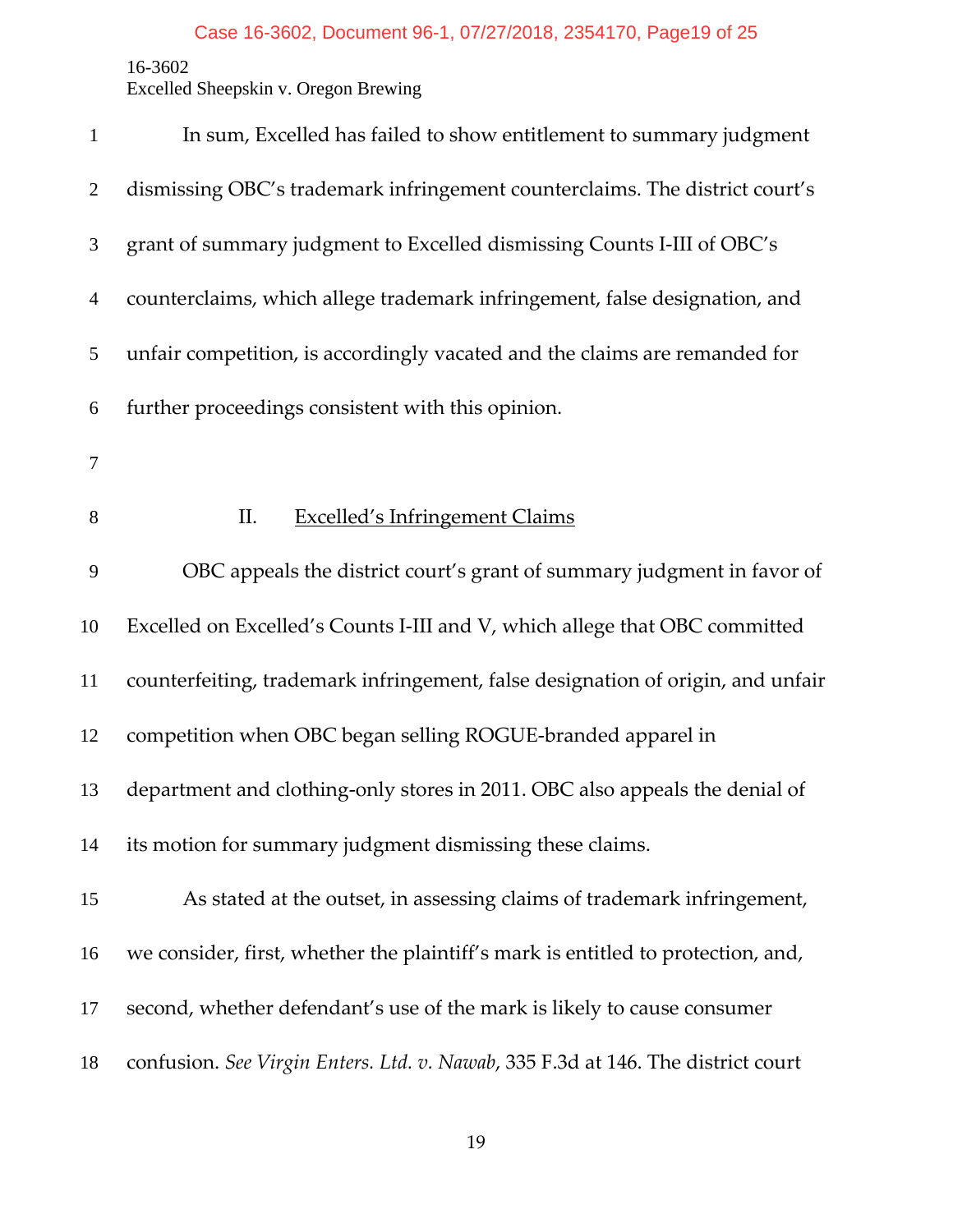Excelled Sheepskin v. Oregon Brewing

| $\mathbf{1}$   | resolved both questions in Excelled's favor, concluding in pertinent part as to     |
|----------------|-------------------------------------------------------------------------------------|
| $\overline{2}$ | the first that Excelled "has priority of use of the [ROGUE] mark for sales in       |
| 3              | the department and clothing store markets" Excelled, 2014 WL 3874193, at            |
| $\overline{4}$ | *11. The district court relied on the observations that "Excelled's certificates of |
| 5              | registration of the [ROGUE] marks give rise to a statutory presumption that         |
| 6              | its marks are valid," and that "Excelled was the first to use and the first to      |
| $\tau$         | register its [ROGUE] marks for use throughout the United States in the              |
| $8\,$          | department and clothing store markets." Id. at *5-*6 (emphasis in original).        |
| 9              | As we explained above, this reasoning was error. OBC was the senior                 |
| 10             | user of ROGUE on several categories of apparel nationwide and established a         |
| 11             | protectible priority in the mark's use for such goods. The fact that it had not     |
| 12             | sold in department or clothing-only stores did not mean that Excelled, as a         |
| 13             | junior user, was free to usurp OBC's mark in those stores. As a result,             |
| 14             | Excelled cannot show that it holds a protectible priority in the mark for the       |
| 15             | same categories of apparel and, thus, as a matter of law cannot prevail on its      |
| 16             | trademark infringement claims.                                                      |
| 17             | Accordingly, we reverse the district court's grant of summary judgment              |

18 to Excelled on Excelled's infringement claims (Counts I-III and V) and the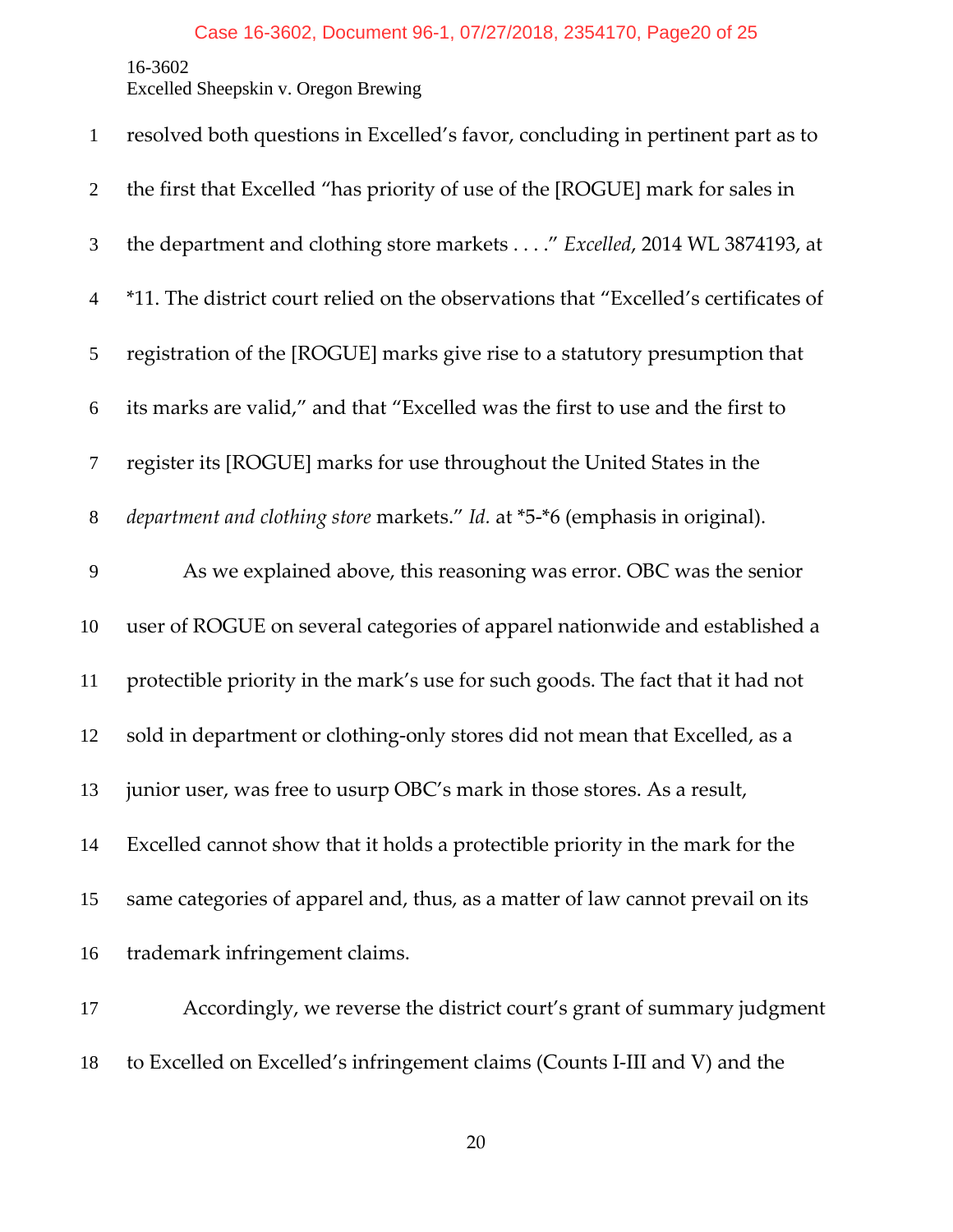<u>.</u>

Excelled Sheepskin v. Oregon Brewing

| $\mathbf{1}$     | court's denial of OBC's motion for summary judgment dismissing these            |
|------------------|---------------------------------------------------------------------------------|
| $\overline{2}$   | claims. The district court's award of an injunction and damages and fees        |
| $\mathfrak{Z}$   | against OBC are also reversed, as that relief was premised on the district      |
| $\overline{4}$   | court's liability determination as to the infringement claims. The court should |
| 5                | enter judgment dismissing Excelled's Counts I-III and V.                        |
| 6                |                                                                                 |
| $\boldsymbol{7}$ | III.<br>OBC's Counterclaim for Cancellation of Excelled's Trademarks            |
| $8\,$            | OBC's counterclaim alleged that Excelled fraudulently obtained its PTO          |
| $\overline{9}$   | registrations and sought cancellation of Excelled's registrations of the marks  |
| 10               | ROGUE, ROGUE for footwear, ROGUE LEATHER BY REILLY OLMES, and                   |
| $11\,$           | ROGUE STATE (Count IV). Excelled moved for summary judgment                     |
| 12               | dismissing the claim. The district court granted summary judgment to            |
| 13               | Excelled, dismissing OBC's counterclaim without addressing OBC's                |
| 14               | allegations of fraud. <sup>1</sup> OBC appeals from that ruling.                |

<sup>&</sup>lt;sup>1</sup> Later in the opinion, the district court discussed the fraud allegation, treating it as an "unclean hands defense" to Excelled's trademark infringement claims, thus examining the allegations in the context of OBC's motion seeking dismissal of Excelled's claim of infringement. Because we have determined that OBC has priority rights in use of the ROGUE mark, we need not consider whether OBC's assertion of Excelled's alleged fraud against the PTO shows unclean hands so as to defeat Excelled's claim of infringement.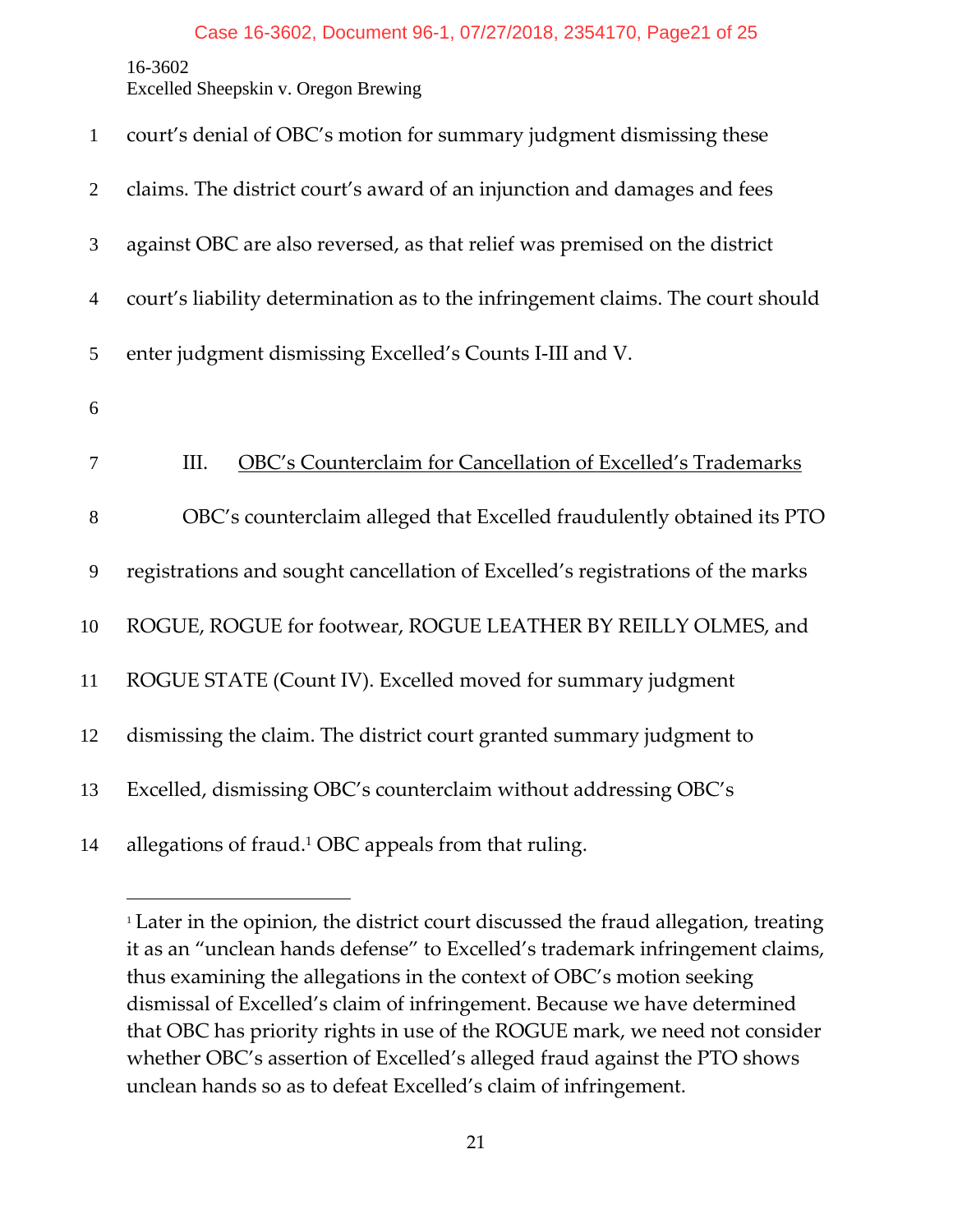## Case 16-3602, Document 96-1, 07/27/2018, 2354170, Page22 of 25

## 16-3602

Excelled Sheepskin v. Oregon Brewing

| $\mathbf{1}$   | Our precedents require a party alleging fraudulent registration to prove                                      |
|----------------|---------------------------------------------------------------------------------------------------------------|
| 2              | by clear and convincing evidence:                                                                             |
| 3              | 1. A false representation regarding a material fact.                                                          |
| $\overline{4}$ |                                                                                                               |
| 5              | 2. The person making the representation knew or should have                                                   |
| 6              | known that the representation was false ("scienter").                                                         |
| 7              |                                                                                                               |
| 8<br>9         | 3. An intention to induce the listener to act or refrain from acting<br>in reliance on the misrepresentation. |
| 10             |                                                                                                               |
| 11             | 4. Reasonable reliance on the misrepresentation.                                                              |
| 12             |                                                                                                               |
| 13             | 5. Damage proximately resulting from such reliance.                                                           |
| 14             |                                                                                                               |
| 15             | Patsy's Italian Rest., Inc. v. Banas, 658 F.3d 254, 270-71 (2d Cir. 2011).                                    |
| 16             |                                                                                                               |
| 17             | As the party moving for summary judgment dismissing the claim, Excelled                                       |
| 18             | bore the burden to show an absence of clear and convincing evidence                                           |
| 19             | supporting OBC's cancellation counterclaim. See Goenaga v. March of Dimes                                     |
| 20             | Birth Defects Found., 51 F.3d 14, 18 (2d Cir. 1995).                                                          |
| 21             | OBC submitted that Excelled defrauded the PTO (1) by failing to                                               |
| 22             | disclose the 2007 Agreement and (2) by falsely claiming that it had sold                                      |
| 23             | certain goods continuously.                                                                                   |
| 24             | As to the first allegation, it is undisputed that the Agreement was in                                        |
| 25             | effect as of April 2007, that Excelled agreed to limit "any future application to                             |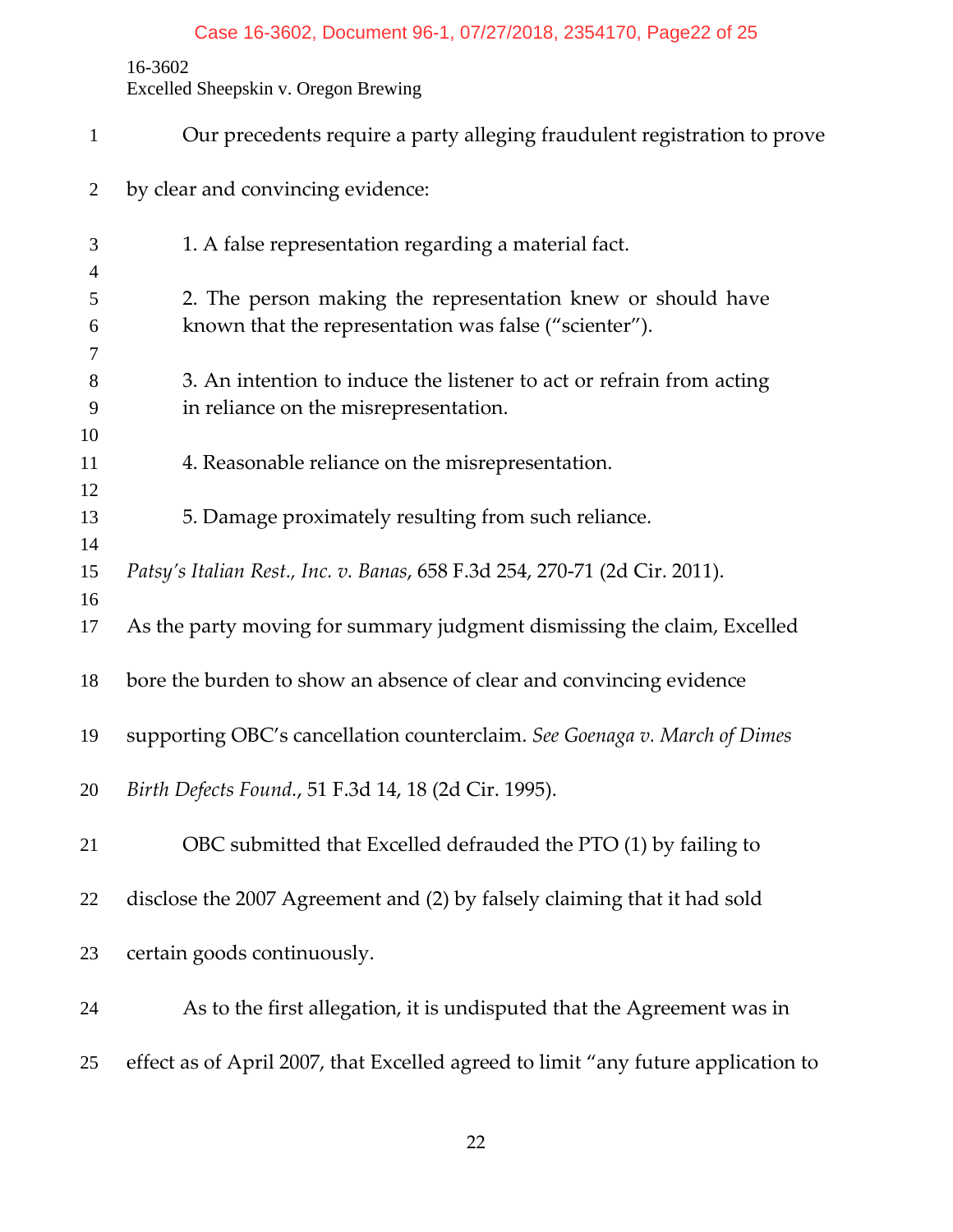Excelled Sheepskin v. Oregon Brewing

| $\mathbf{1}$     | register ROGUE" to "jackets, coats and skirts," App'x 193, and that Excelled    |
|------------------|---------------------------------------------------------------------------------|
| $\overline{2}$   | agreed to amend its existing and pending registrations to comply with that      |
| 3                | limitation. OBC argues that Excelled "deliberately withheld" the Agreement      |
| $\overline{4}$   | from the PTO while it continued to own and apply for new and renewal            |
| 5                | registrations, and that this was a material omission because "the PTO refuses   |
| 6                | to register marks for goods that the applicant is contractually prohibited from |
| $\tau$           | registering." Def. Br. 43. Excelled contends that it could not have concealed   |
| $8\,$            | the Agreement because OBC had already disclosed it to the PTO, and in any       |
| $\boldsymbol{9}$ | event the Agreement was immaterial since the PTO found on reviewing             |
| 10               | OBC's application that the Agreement "had no bearing on the issue of            |
| 11               | confusion," and OBC has failed to present any evidence that Excelled had        |
| 12               | willful intent to deceive the PTO. Plaintiff-Appellee Br. at 37-38.             |
| 13               | For OBC's second allegation, it asserts that Excelled's PTO applications        |
| 14               | falsely represented that Excelled had sold ROGUE-branded pants, shirts, and     |
| 15               | children's clothing continuously for three years or more, whereas the record    |
| 16               | evidence shows that it did not. Excelled contends that it "produced numerous    |
| 17               | representative samples of documents showing sales of all the goods" listed in   |
| 18               | its registration application, including "children's sized clothing," Id. at 39  |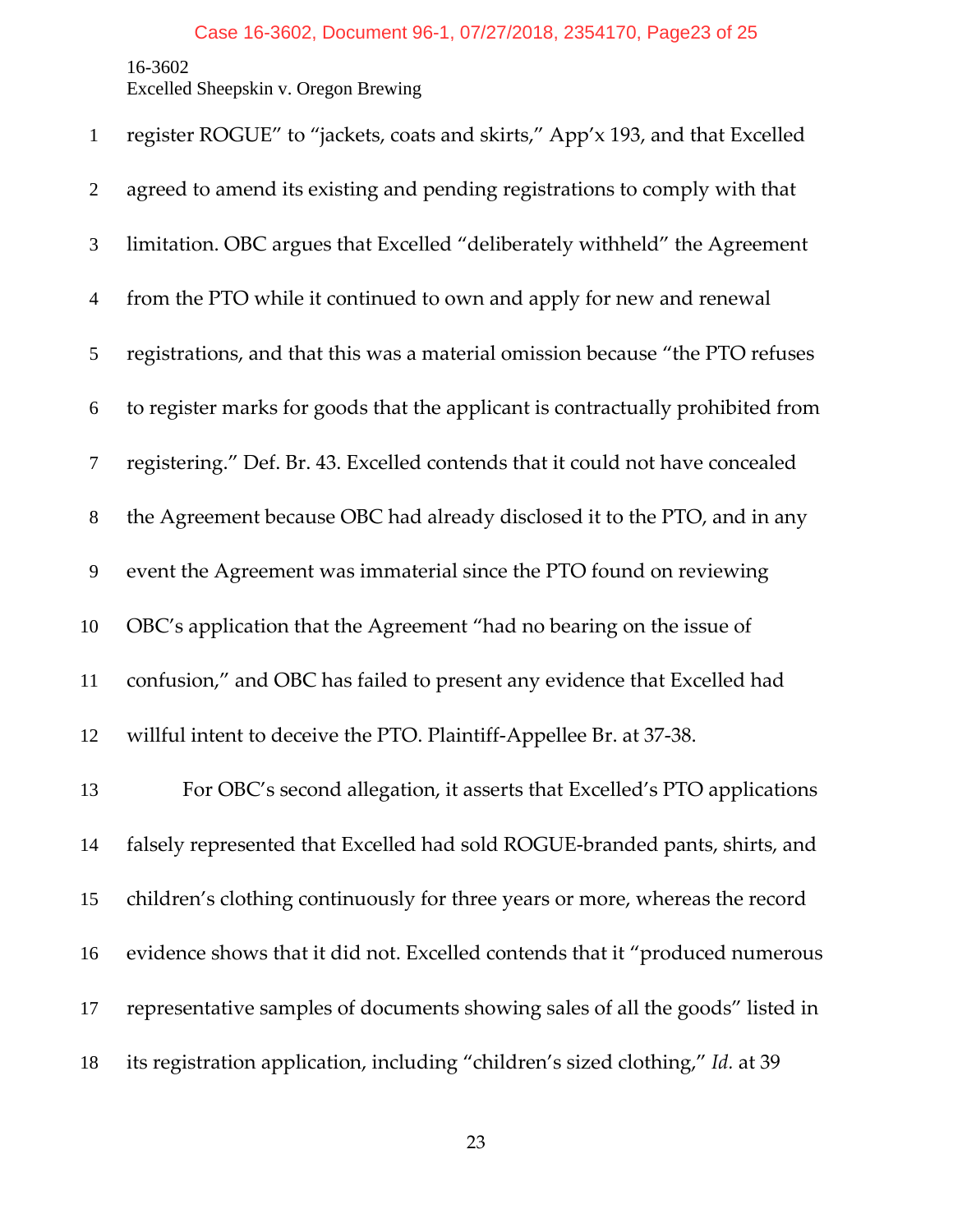## Case 16-3602, Document 96-1, 07/27/2018, 2354170, Page24 of 25

16-3602

Excelled Sheepskin v. Oregon Brewing

| $\mathbf{1}$     | (citing App'x 308-09 $\P$ $\P$ 10-17 and Dkt. 81-4 & 81-5), and that OBC failed to  |
|------------------|-------------------------------------------------------------------------------------|
| $\overline{2}$   | produce evidence of Excelled's "knowledge that the statements were false" or        |
| 3                | of its "willful intent to deceive the PTO." Id. (citing Dkt. No. 109 at 17-18).     |
| $\overline{4}$   | Excelled implies that any misstatements in its registration applications were       |
| 5                | "inadvertent error" made in good faith. Id. at 39-40 (citing App'x 308 \lightarrow. |
| 6                | We find that Excelled has failed to show an absence of clear and                    |
| $\tau$           | convincing evidence supporting OBC's cancellation counterclaim, and that            |
| $8\,$            | OBC has raised triable issues of fact as to whether Excelled knowingly made         |
| $\boldsymbol{9}$ | material omissions and false statements with intent to deceive the PTO. First,      |
| 10               | the evidence that the 2007 Agreement on its face required Excelled to delete        |
| 11               | "shirts," "pants," and "vests" from its trademark registrations, and that           |
| 12               | Excelled failed to do so, supports a reasonable inference that Excelled's failure   |
| 13               | to disclose the Agreement in its own PTO application was a willful false            |
| 14               | material omission. Second, the record evidence of Excelled's style designs          |
| 15               | from 1999 to 2009, which includes no designs for children's clothing, no            |
| 16               | designs for shirts before 2009, and no designs for pants spanning a three-year      |
| 17               | period before 2009, supports a reasonable inference that Excelled had not           |
| 18               | "continuously sold" pants, shirts, and children's clothing for three years or       |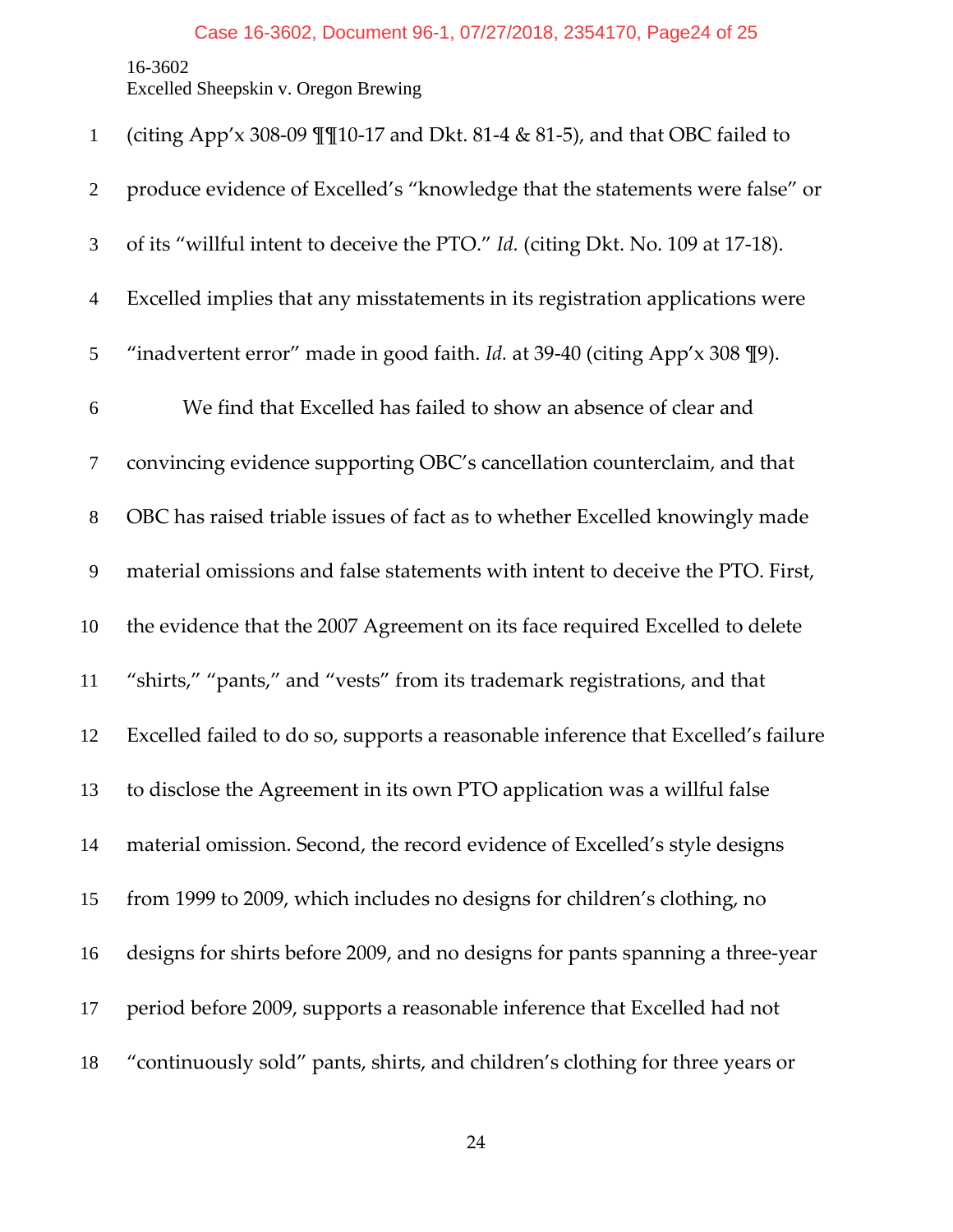Excelled Sheepskin v. Oregon Brewing

| $\mathbf{1}$   | more at any time prior to 2012, and that its statements otherwise to the PTO    |
|----------------|---------------------------------------------------------------------------------|
| $\overline{2}$ | were false. Third, Excelled has failed to show an absence of clear and          |
| 3              | convincing evidence as to its knowledge and intent to deceive, and the          |
| $\overline{4}$ | evidence suggesting that Excelled made material omissions and false             |
| 5              | statements to the PTO provides sufficient circumstantial evidence to raise a    |
| 6              | triable issue of fact as to scienter.                                           |
| 7              | In presuming the validity of Excelled's registration for the mark               |
| 8              | ROGUE, the district court relied on determinations of disputed material facts   |
| 9              | about the continuity of Excelled's sales that usurped the province of the jury. |
| 10             | We vacate the district court's grant of summary judgment to Excelled on         |
| 11             | OBC's trademark cancellation counterclaim, and remand the claim for trial.      |
| 12             |                                                                                 |
| 13             | <b>CONCLUSION</b>                                                               |
| 14             | We have considered Excelled's remaining arguments in favor of                   |
| 15             | dismissal, and find them to be without merit. The judgment of the district      |
| 16             | court is VACATED in part, REVERSED in part, and REMANDED.                       |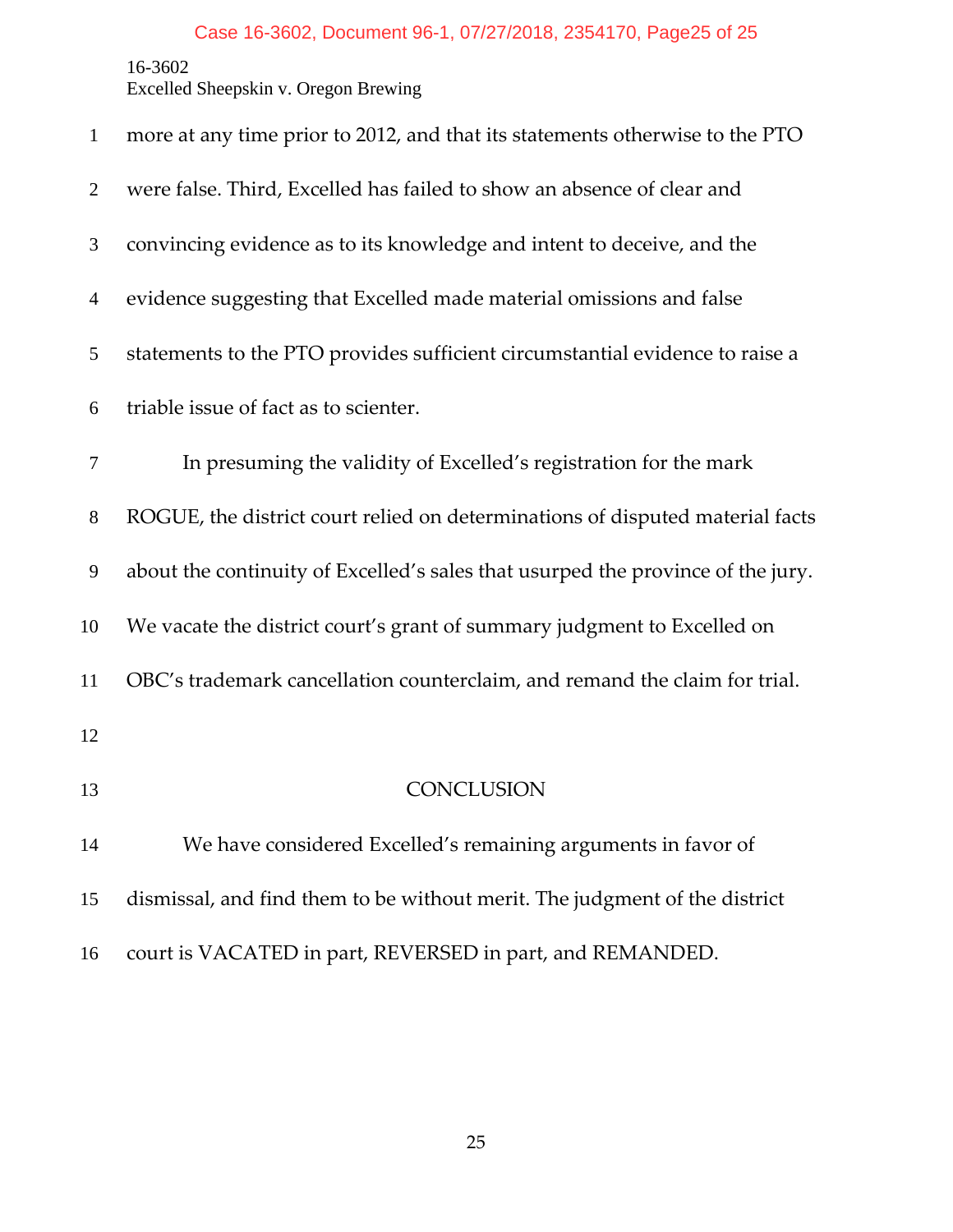### **United States Court of Appeals for the Second Circuit Thurgood Marshall U.S. Courthouse 40 Foley Square New York, NY 10007**

#### **ROBERT A. KATZMANN CHIEF JUDGE**

Date: July 27, 2018 Docket #: 16-3602cv Short Title: Excelled Sheepskin & Leather C v. Oregon Brewing Company

#### **CATHERINE O'HAGAN WOLFE CLERK OF COURT**

DC Docket #: 12-cv-1416 DC Court: SDNY (NEW YORK CITY) DC Judge: Daniels DC Judge: Ellis

### **BILL OF COSTS INSTRUCTIONS**

The requirements for filing a bill of costs are set forth in FRAP 39. A form for filing a bill of costs is on the Court's website.

The bill of costs must:

- \* be filed within 14 days after the entry of judgment;
- \* be verified;
- \* be served on all adversaries;
- \* not include charges for postage, delivery, service, overtime and the filers edits;
- \* identify the number of copies which comprise the printer's unit;
- \* include the printer's bills, which must state the minimum charge per printer's unit for a page, a cover, foot lines by the line, and an index and table of cases by the page;
- \* state only the number of necessary copies inserted in enclosed form;

\* state actual costs at rates not higher than those generally charged for printing services in New York, New York; excessive charges are subject to reduction;

\* be filed via CM/ECF or if counsel is exempted with the original and two copies.